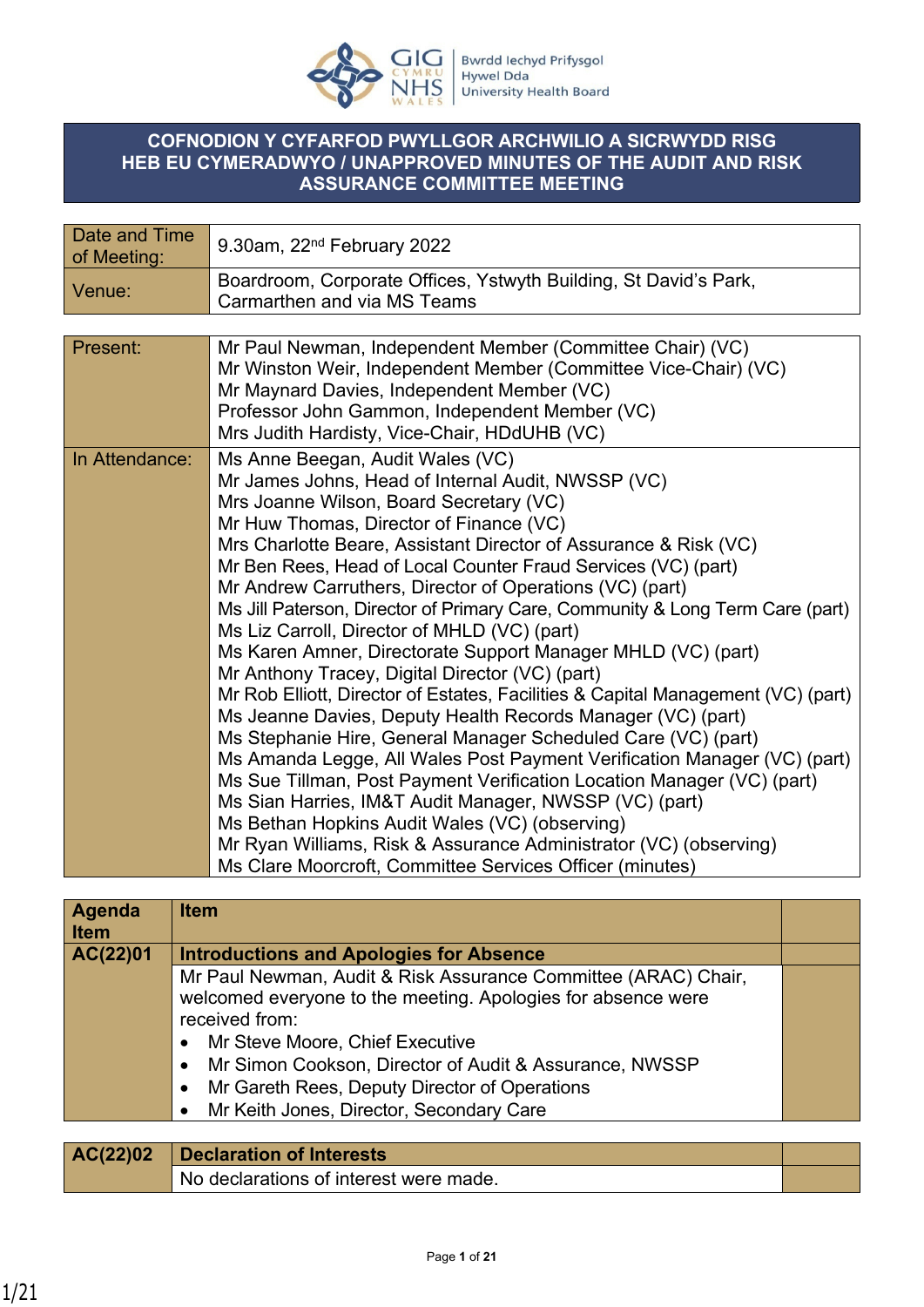| AC(22)03 | Minutes of the Meeting held on 14th December 2021                                                                                                                                                                                                                                                                                                                                                                                                                                                                                                                                                                                                                                                                                                                                                                                                                                                                                                                                                                                                                                                                                                                                                                                                                                                                                                                                                                                                                                                                                                                                                      |  |
|----------|--------------------------------------------------------------------------------------------------------------------------------------------------------------------------------------------------------------------------------------------------------------------------------------------------------------------------------------------------------------------------------------------------------------------------------------------------------------------------------------------------------------------------------------------------------------------------------------------------------------------------------------------------------------------------------------------------------------------------------------------------------------------------------------------------------------------------------------------------------------------------------------------------------------------------------------------------------------------------------------------------------------------------------------------------------------------------------------------------------------------------------------------------------------------------------------------------------------------------------------------------------------------------------------------------------------------------------------------------------------------------------------------------------------------------------------------------------------------------------------------------------------------------------------------------------------------------------------------------------|--|
|          | <b>RESOLVED</b> – that the minutes of the Audit & Risk Assurance<br>Committee meeting held on 14 <sup>th</sup> December 2021 be <b>APPROVED</b> as a<br>correct record.                                                                                                                                                                                                                                                                                                                                                                                                                                                                                                                                                                                                                                                                                                                                                                                                                                                                                                                                                                                                                                                                                                                                                                                                                                                                                                                                                                                                                                |  |
|          |                                                                                                                                                                                                                                                                                                                                                                                                                                                                                                                                                                                                                                                                                                                                                                                                                                                                                                                                                                                                                                                                                                                                                                                                                                                                                                                                                                                                                                                                                                                                                                                                        |  |
| AC(22)04 | <b>Table of Actions</b>                                                                                                                                                                                                                                                                                                                                                                                                                                                                                                                                                                                                                                                                                                                                                                                                                                                                                                                                                                                                                                                                                                                                                                                                                                                                                                                                                                                                                                                                                                                                                                                |  |
|          | An update was provided on the Table of Actions from the meeting held<br>on 14 <sup>th</sup> December 2021 and confirmation received that outstanding<br>actions had been progressed. In terms of matters arising:                                                                                                                                                                                                                                                                                                                                                                                                                                                                                                                                                                                                                                                                                                                                                                                                                                                                                                                                                                                                                                                                                                                                                                                                                                                                                                                                                                                      |  |
|          | AC(21)105 - Mr Maynard Davies reported that the WIS (Welsh<br>Immunisation System) has been shortlisted as a finalist for the Digital<br>Leaders Impact Award 2022.                                                                                                                                                                                                                                                                                                                                                                                                                                                                                                                                                                                                                                                                                                                                                                                                                                                                                                                                                                                                                                                                                                                                                                                                                                                                                                                                                                                                                                    |  |
|          | AC(21)183 - an updated management response is appended, which<br>had also been discussed at the Quality, Safety & Experience<br>Committee (QSEC). Mr Davies noted that Recommendation 2 states<br>that there are 'inconsistent leadership arrangements at an operational<br>level', whereas the management response suggests that there are<br>'consistent leadership arrangements in place at operational level' and<br>queried whether this represents disagreement with the audit finding/<br>recommendation. Mrs Joanne Wilson explained that this matter had<br>been discussed with the Director of Operations and Director of Nursing,<br>Quality & Patient Experience. The Director of Operations had been of<br>the opinion that there are consistent arrangements across sites, with<br>leadership teams in place; the issue is more in relation to the capacity<br>of those teams. The response was not, therefore, disagreeing with the<br>finding; rather a wish that this view be reflected.                                                                                                                                                                                                                                                                                                                                                                                                                                                                                                                                                                                              |  |
|          | AC(21)212 (Discharge Processes Review) - an updated<br>management response is appended; however, this will need to be<br>revisited in light of recent Welsh Government guidance. Whilst<br>recognising this, in view of the fact that this has been a long-standing<br>issue, Mrs Judith Hardisty did not feel that the response reflected any<br>particular sense of urgency. Also, there have been numerous initiatives<br>around discharge processes (eg Pyjama Paralysis) without any<br>indication of their success or otherwise. On page 3 of the Action Plan<br>there is reference to Policy Goals 5 and 6 of the UEC programme;<br>however, Mrs Hardisty was not aware of what there are and who the<br>Senior Responsible Officer for this work is. Mrs Wilson advised that the<br>Director of Operations is the overall lead for this area, with the Director<br>of Primary Care, Community & Long Term Care progressing the<br>workstream. Mrs Hardisty reminded Members that a summit on home-<br>based care, involving Local Authority partners and other stakeholders,<br>is taking place on 6 <sup>th</sup> April 2022. Members also heard that Audit Wales<br>are undertaking work in this sphere, which may feed into future<br>discussions. Ms Anne Beegan explained that Audit Wales are planning<br>Unscheduled Care audits examining both 'front door' and 'back door'<br>processes. The latter – which will include consideration of discharge<br>planning – will be undertaken first, probably during April 2022, and will<br>align with the work and workshop mentioned above. |  |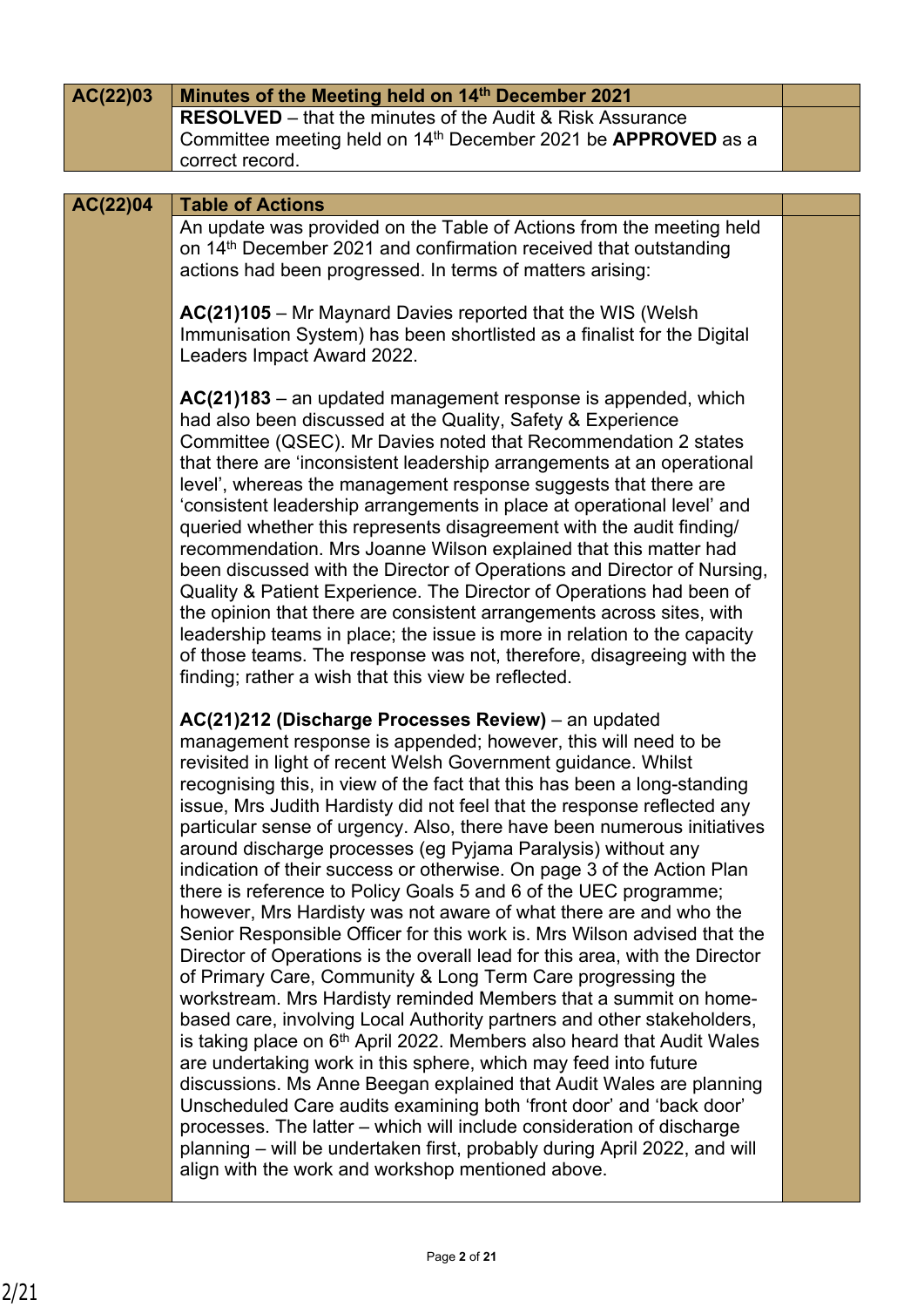|          | with individual radio stations covering each of the three counties.<br>Accepting these comments, Mr Huw Thomas agreed that the only way<br>to truly test whether another supplier is available is to test the market<br>via a tendering process.                                                                                                                                                                                                                                                                                                                                                                                                                                                                                                                                                                                                                                                                                         |  |
|----------|------------------------------------------------------------------------------------------------------------------------------------------------------------------------------------------------------------------------------------------------------------------------------------------------------------------------------------------------------------------------------------------------------------------------------------------------------------------------------------------------------------------------------------------------------------------------------------------------------------------------------------------------------------------------------------------------------------------------------------------------------------------------------------------------------------------------------------------------------------------------------------------------------------------------------------------|--|
|          | $AC(21)219 - a$ meeting with Audit Wales has taken place and the<br>scope of the Operational Governance reviews is being developed,<br>which will be discussed with the Director of Operations. Ms Beegan<br>confirmed that the Mental Health & Learning Disabilities (MHLD)<br>Directorate will be reviewed separately and prioritised, as requested,<br>with the wider Operational Governance reviews taking place at a later<br>date. In response to a query regarding the timescale and duration, Ms<br>Beegan advised that the review will commence in March 2022 and will<br>have a broader scope than quality governance. Learning Disabilities will<br>probably be the starting point. Duration is likely to be approximately two<br>months. Members heard that it is intended to feed back any urgent<br>messages during the review process, with the final report planned for<br>presentation to the August 2022 ARAC meeting. |  |
|          | AC(21)224 – an updated management response is appended.<br>Referencing recommendation 6, and the target date of April 2022 for<br>the launch of the 'Working in confidence' platform, Mr Newman<br>enquired where the outcome of this work will be reported. Members<br>heard that it would be presented to the People, Organisational<br>Development & Culture Committee (PODCC). Within the Teams<br>meeting chat, it was noted that consideration should be given to how<br>structured feedback informs both committee structure and business.<br>This needs to link to Planning Objectives and be routed through<br>PODCC.                                                                                                                                                                                                                                                                                                           |  |
|          | Completed actions would be removed from the Table of Actions.                                                                                                                                                                                                                                                                                                                                                                                                                                                                                                                                                                                                                                                                                                                                                                                                                                                                            |  |
| AC(22)05 | <b>Matters Arising not on the Agenda</b>                                                                                                                                                                                                                                                                                                                                                                                                                                                                                                                                                                                                                                                                                                                                                                                                                                                                                                 |  |
|          | There were no other matters arising not on the agenda.                                                                                                                                                                                                                                                                                                                                                                                                                                                                                                                                                                                                                                                                                                                                                                                                                                                                                   |  |
| AC(22)06 | <b>Enhanced Monitoring/Joint Executive Team Update</b><br>Members heard that there was no further update from Welsh<br>Government with regard to the UHB's Enhanced Monitoring status. The<br>most recent update from the Joint Executive Team had been shared<br>with Independent Board Members and (as part of the Chief Executive's<br>Report) at Public Board on 27th January 2022.                                                                                                                                                                                                                                                                                                                                                                                                                                                                                                                                                  |  |
|          |                                                                                                                                                                                                                                                                                                                                                                                                                                                                                                                                                                                                                                                                                                                                                                                                                                                                                                                                          |  |

**AC(21)215** – an update on the action plan will be provided to the

(SDODC) meeting.

forthcoming Strategic, Development & Operational Delivery Committee

**AC(21)217** – an update on progress with queries has been provided.

**AC(21)218** – Mr Davies did not feel that the response to the action around HDD579 addressed why a Single Tender Action (STA) had been utilised and highlighted that arrangements could have been made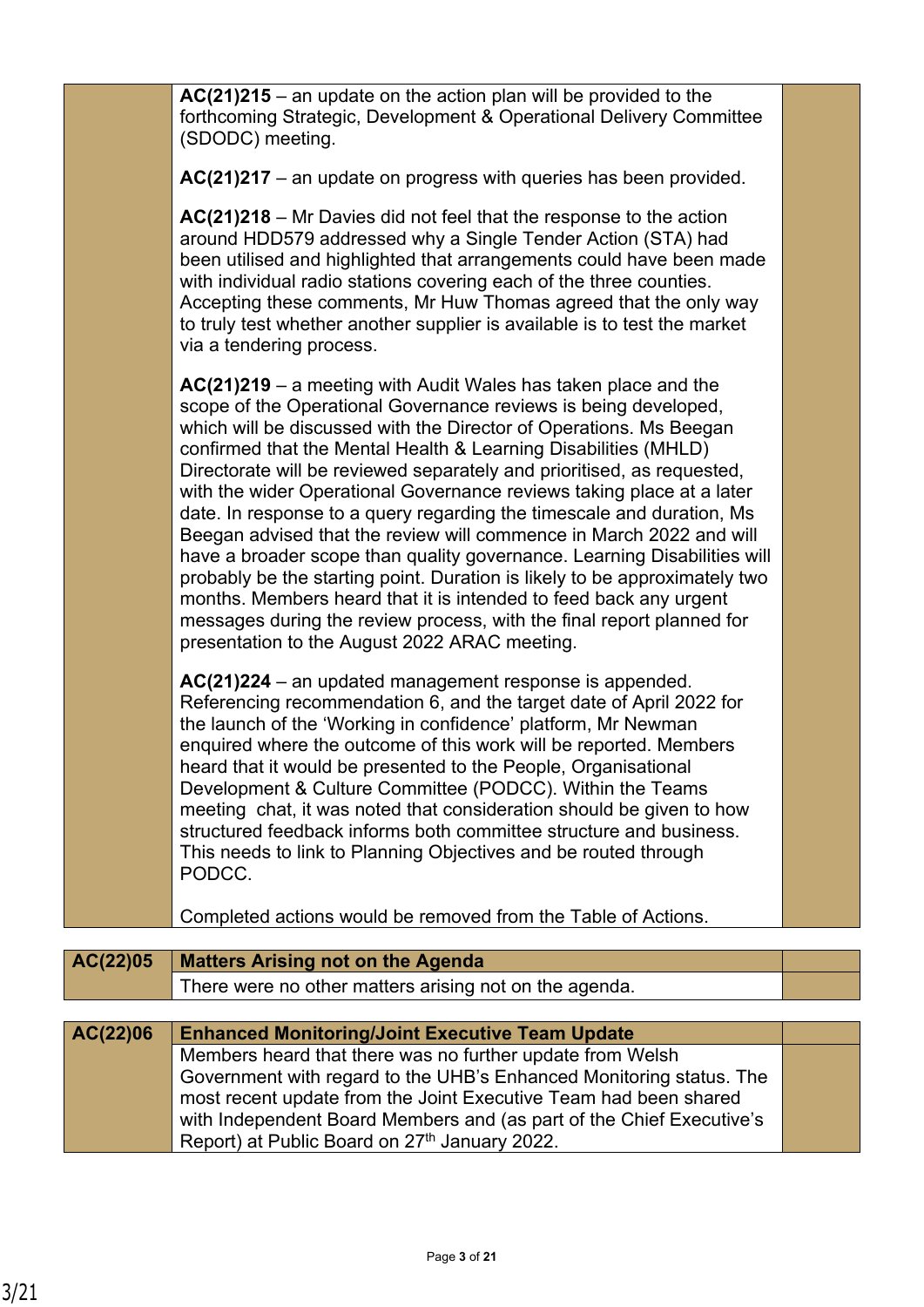| AC(22)07 | All Wales NHS Audit Committee Chairs' Meeting Update                                                                                                                                                                                                                                                                                                                                                                                                                                                                                                                                                                                                                                                                                                                                                                                                                                                                                                                                                                           |  |
|----------|--------------------------------------------------------------------------------------------------------------------------------------------------------------------------------------------------------------------------------------------------------------------------------------------------------------------------------------------------------------------------------------------------------------------------------------------------------------------------------------------------------------------------------------------------------------------------------------------------------------------------------------------------------------------------------------------------------------------------------------------------------------------------------------------------------------------------------------------------------------------------------------------------------------------------------------------------------------------------------------------------------------------------------|--|
|          | Mr Newman presented the All Wales NHS Audit Committee Chairs'<br>Meeting Update report, advising that this represents a summary of the                                                                                                                                                                                                                                                                                                                                                                                                                                                                                                                                                                                                                                                                                                                                                                                                                                                                                         |  |
|          | items discussed at the meeting on 9th February 2022.<br>The Committee RECEIVED FOR INFORMATION the All Wales NHS                                                                                                                                                                                                                                                                                                                                                                                                                                                                                                                                                                                                                                                                                                                                                                                                                                                                                                               |  |
|          | Audit Committee Chairs' Meeting Update report.                                                                                                                                                                                                                                                                                                                                                                                                                                                                                                                                                                                                                                                                                                                                                                                                                                                                                                                                                                                 |  |
| AC(22)08 | <b>Counter Fraud Update</b>                                                                                                                                                                                                                                                                                                                                                                                                                                                                                                                                                                                                                                                                                                                                                                                                                                                                                                                                                                                                    |  |
|          | Mr Ben Rees presented the Counter Fraud Update report, drawing<br>Members' attention to the request for Counter Fraud to be included in<br>the Managers Passport Programme. It is felt that inclusion is essential<br>in emphasising the importance of Counter Fraud. The report also<br>indicates current areas of ongoing work. Mr Rees advised that<br>SharePoint, the new hosting system for the UHB Intranet, is now 'live'<br>together with the Counter Fraud webpages, which will be updated                                                                                                                                                                                                                                                                                                                                                                                                                                                                                                                            |  |
|          | periodically. A proactive exercise relating to the ordering of continence<br>products by Residential Care Homes has been undertaken and has<br>proved worthwhile. In regards to discussions of under/overpayment of<br>salary during the quarterly Lead Local Counter Fraud Specialists<br>meeting, a draft All Wales policy has now been received.                                                                                                                                                                                                                                                                                                                                                                                                                                                                                                                                                                                                                                                                            |  |
|          | Mrs Wilson reported that she and Mr Rees have recently reviewed all<br>current Counter Fraud cases. There are a number of challenging cases,<br>which are being managed effectively. Noting that under/overpayment of<br>salary had been discussed at a national level, Mr Newman enquired<br>whether there were any examples of good practice or exemplars which<br>might be applied locally and whether HDdUHB is an outlier, or in line<br>with other Health Boards. In response, Mr Rees advised that a report<br>detailing performance/figures is due to be produced following data<br>analysis; however, anecdotal evidence suggests that HDdUHB has<br>lower levels of under/overpayment than other Health Boards. The main<br>cause appears to be poor communication between managers and<br>payroll regarding leavers. Mr Rees emphasised that Counter Fraud is<br>committed to contributing at a national and local level to ensure that a<br>robust process is in place. Mr Thomas added that a recent exacerbating |  |
|          | factor is a rapid turnover in staff appointed to respond to the COVID-19<br>pandemic. It has been suggested that Internal Audit conduct a review of<br>the management arrangements put in place in relation to this; as<br>essentially, new directorates have been created as part of the COVID-<br>19 response. This review would, necessarily, be largely retrospective;<br>however, there will be lessons to be learned.<br>The Committee RECEIVED for information the Counter Fraud Update                                                                                                                                                                                                                                                                                                                                                                                                                                                                                                                                 |  |
|          | Report and appended items.                                                                                                                                                                                                                                                                                                                                                                                                                                                                                                                                                                                                                                                                                                                                                                                                                                                                                                                                                                                                     |  |
| AC(22)09 | <b>Financial Assurance Report</b>                                                                                                                                                                                                                                                                                                                                                                                                                                                                                                                                                                                                                                                                                                                                                                                                                                                                                                                                                                                              |  |
|          | Mr Thomas introduced the Financial Assurance Report, advising that<br>this is of the standard format, and highlighting in particular:                                                                                                                                                                                                                                                                                                                                                                                                                                                                                                                                                                                                                                                                                                                                                                                                                                                                                          |  |
|          | 2.3.1 Overpayment of Salaries - these continue to increase; however,<br>have been discussed under the previous agenda item.                                                                                                                                                                                                                                                                                                                                                                                                                                                                                                                                                                                                                                                                                                                                                                                                                                                                                                    |  |
|          | 2.2.3 Single Tender Actions – this is an area where it is recognised<br>that further refinements are required.                                                                                                                                                                                                                                                                                                                                                                                                                                                                                                                                                                                                                                                                                                                                                                                                                                                                                                                 |  |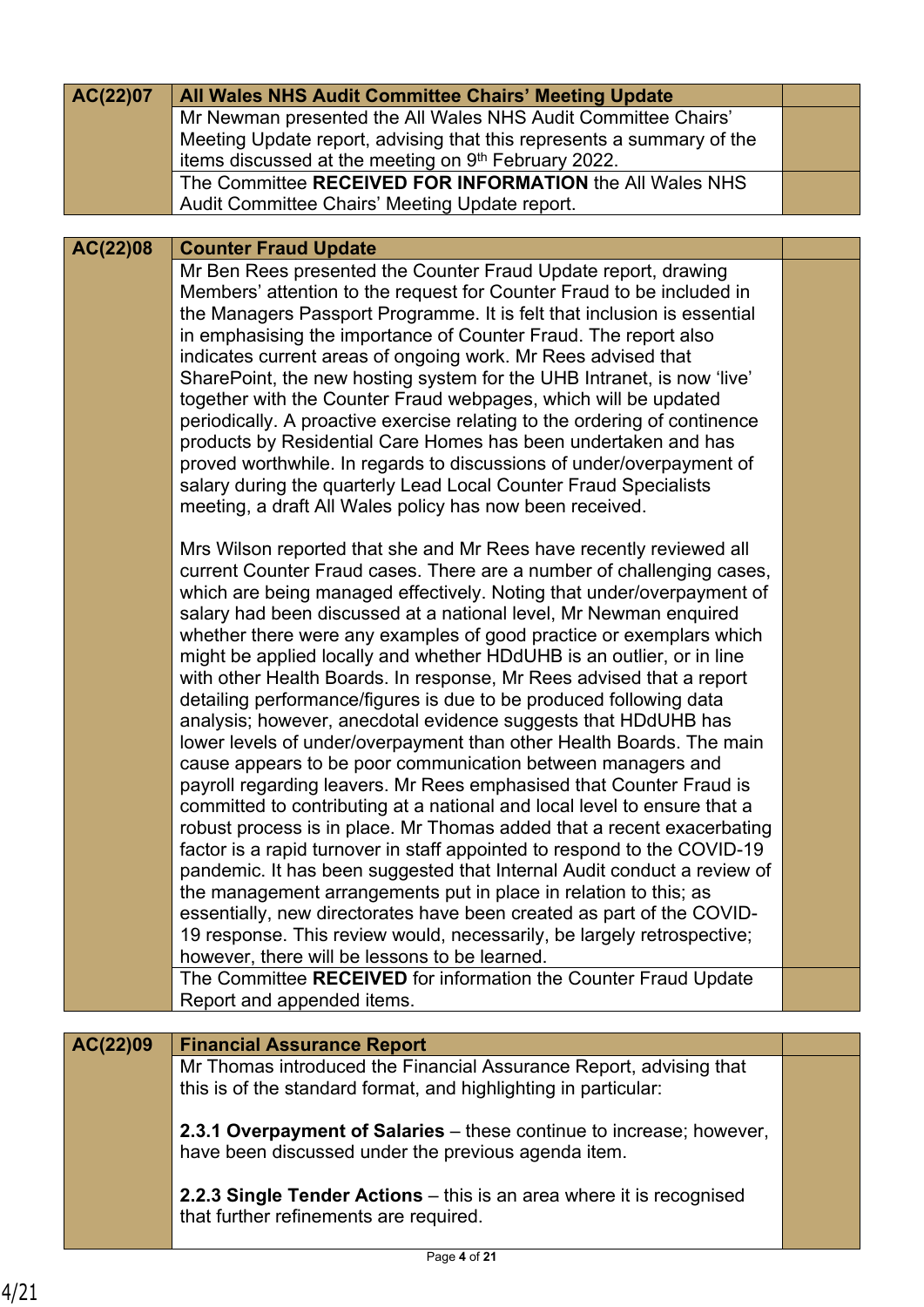**2.4.1 General Losses and Special Payments** – these are presented for the Committee's approval.

Referencing Figure 3, Mr Newman suggested that the graph data for January 2022 does not reflect the preceding narrative, which states that there were '4 Single Tender Action (in excess of £25,000) approved...' Mr Thomas explained that the narrative reflects the period 1st December 2021 to 31<sup>st</sup> January 2022; the 4 STAs had been during December. Returning to the topic of overpayment of salary, Mrs Hardisty noted that there has been no apparent identification of issues involving systems, for example the Electronic Staff Record (ESR) system. It was unclear, therefore, whether the issue is caused by managers having insufficient capacity to undertake the necessary processes, or the systems being utilised, or the processes which are in place. Mr Thomas suggested that cases of overpayment in which fraud action is taken generally comprise gratuitous fraud, in that individuals do not declare monies received. The issue is essentially one of management control; the organisation needs improved system controls in place. Managers are not submitting forms in a timely fashion, which results in a process of detection rather than prevention. The Digital and Workforce teams are taking steps to automate as many workforce processes as possible. Mr Thomas offered to provide an update at the next meeting. Noting that there is likely to be a balance between processes/systems within and outwith the UHB's control, and assuming that internal processes and systems are being sufficiently scrutinised, Professor John Gammon sought assurance that any external issues are being escalated/considered on an All Wales basis. Mr Thomas was not sure that this matter is currently being considered nationally and suggested that it would be unwise to wait for an All Wales approach. Accepting that the use of certain systems is non-negotiable (eg ESR), it is more prudent to progress local solutions and ensure that local processes are robust and being followed correctly. Mr Thomas suggested that the local technical response be presented to ARAC in the first instance.

With regard to STA HDD582, Spatial Quotient, Mrs Hardisty expressed concern regarding the justification for using this supplier, which appeared to be based on their existing relationship with Bayer. Mr Thomas advised that he had challenged this; however, the grant to support this patient flow work was contingent on using this supplier. More detail can be obtained from the Planned Care team if deemed appropriate; however, Mr Thomas had already fed back that this approach is not appropriate and that data around benefits realisation will be required. Following further discussion, it was established that the £60k cost of this STA was back-to-back funded and is not, therefore, a cost to the UHB. It was suggested that this should have been clarified in the accompanying narrative.

Referencing Section 2.7, compliance with reporting requirements, and IFRS 16 specifically, Mr Winston Weir noted that this may potentially impact on the UHB's capital and revenue and submission of accounts, and enquired whether a response has been received from Welsh Government. Mr Thomas emphasised that the UHB is working with Welsh Government and that this is a 'known issue'. The tactical/technical work involved is ongoing. Discussions are also

**HT**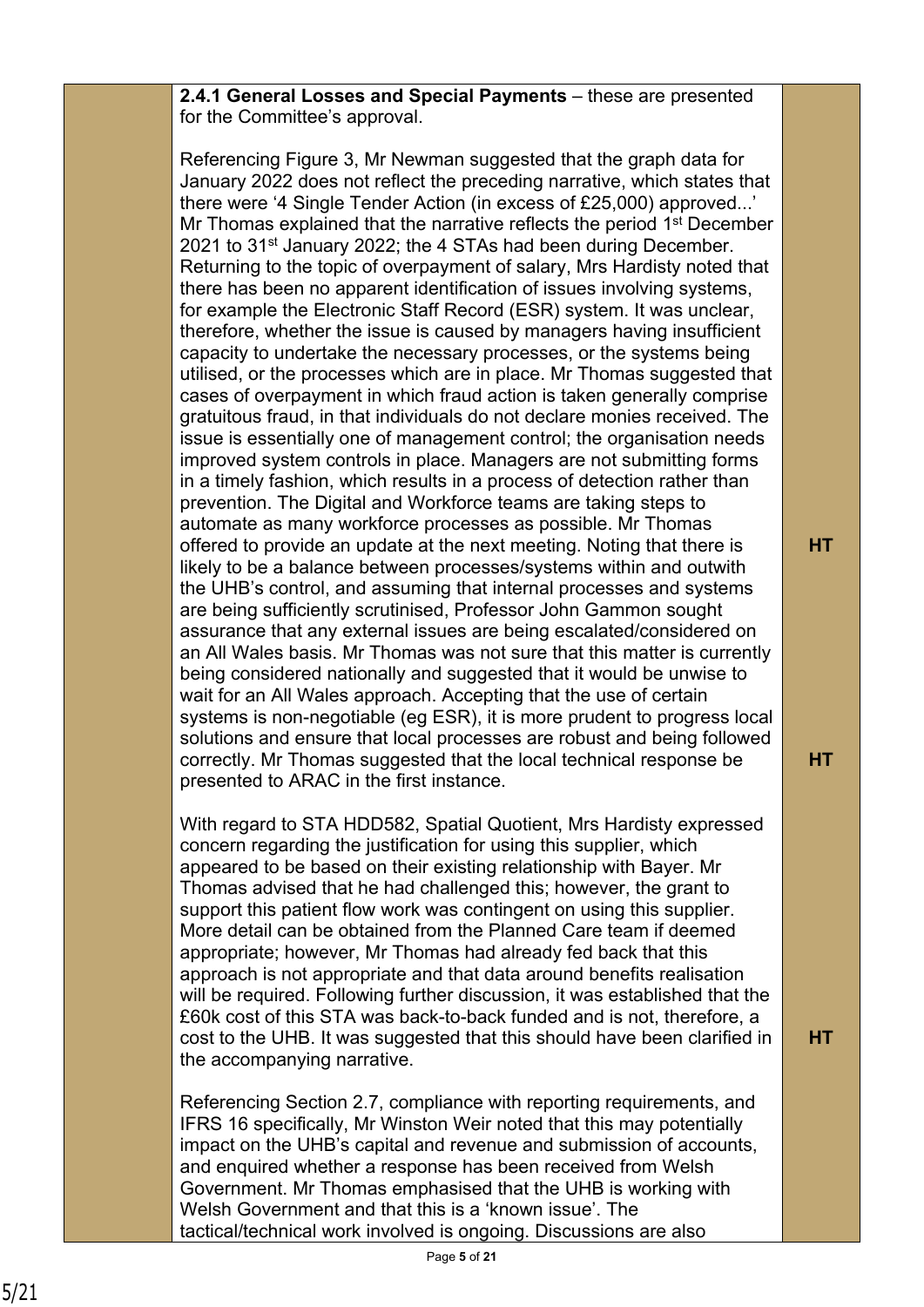|          | ongoing with Audit Wales regarding the impact in terms of financial<br>accounts. It was agreed that detail with regard to the scale of this issue<br>would be provided. In response to a query regarding Losses and<br>Special Payments, Mr Thomas advised that there were no identifiable<br>themes/patterns/issues.<br>Mr Ben Rees left the Committee meeting.                                                                                                                                                                                                                                                                                                                                                                                                                                                                                                                                                                                                                                                                                                                                                                                                                                                                                                                                                                                                                                                                                                                                                                                                                                                 | <b>HT</b> |
|----------|------------------------------------------------------------------------------------------------------------------------------------------------------------------------------------------------------------------------------------------------------------------------------------------------------------------------------------------------------------------------------------------------------------------------------------------------------------------------------------------------------------------------------------------------------------------------------------------------------------------------------------------------------------------------------------------------------------------------------------------------------------------------------------------------------------------------------------------------------------------------------------------------------------------------------------------------------------------------------------------------------------------------------------------------------------------------------------------------------------------------------------------------------------------------------------------------------------------------------------------------------------------------------------------------------------------------------------------------------------------------------------------------------------------------------------------------------------------------------------------------------------------------------------------------------------------------------------------------------------------|-----------|
|          | The Committee:<br><b>DISCUSSED and NOTED the report</b><br>$\bullet$<br>APPROVED the write-off of Losses and Special Payments over £5k                                                                                                                                                                                                                                                                                                                                                                                                                                                                                                                                                                                                                                                                                                                                                                                                                                                                                                                                                                                                                                                                                                                                                                                                                                                                                                                                                                                                                                                                           |           |
|          |                                                                                                                                                                                                                                                                                                                                                                                                                                                                                                                                                                                                                                                                                                                                                                                                                                                                                                                                                                                                                                                                                                                                                                                                                                                                                                                                                                                                                                                                                                                                                                                                                  |           |
| AC(22)10 | <b>Post Payment Verification (PPV) Report</b>                                                                                                                                                                                                                                                                                                                                                                                                                                                                                                                                                                                                                                                                                                                                                                                                                                                                                                                                                                                                                                                                                                                                                                                                                                                                                                                                                                                                                                                                                                                                                                    |           |
|          | Ms Jill Paterson, Ms Amanda Legge and Ms Sue Tillman joined the<br>Committee meeting.                                                                                                                                                                                                                                                                                                                                                                                                                                                                                                                                                                                                                                                                                                                                                                                                                                                                                                                                                                                                                                                                                                                                                                                                                                                                                                                                                                                                                                                                                                                            |           |
|          | Ms Amanda Legge introduced the Post Payment Verification (PPV)<br>Report, advising that the PPV team continues to seek mechanisms to<br>enable remote working. The team has been provided with a list of<br>Optometrist Practices willing to participate in remote PPV visits, and is<br>working with Community Pharmacy Wales to discuss long term<br>approaches within their sector. It is hoped that the NHS Bonus Payment<br>verification work will be completed by the end of March 2022; no issues<br>have been identified to date. A pilot is being undertaken with another<br>Health Board in regards to Dispensing GPs which, if successful, will be<br>rolled out nationally. The PPV team has split its routine and re-visits;<br>there are 5 visits outstanding due to ongoing queries from Practices.<br>Overall, HDdUHB is performing well, with only one practice in the<br>current visit round RAG rated Red. The claim error in this case relates<br>to immunisations and, following clarification and guidance issued to the<br>Practice in question, it is hoped that there will not be a recurrence.                                                                                                                                                                                                                                                                                                                                                                                                                                                                                         |           |
|          | Mr Davies noted that the verification figures for GMS remain well below<br>pre COVID-19 levels and enquired when it is anticipated that they will<br>return to previous levels. Ms Legge reminded Members that 10% of<br>claims are verified on routine visits. Whilst a return to previous<br>verification levels is expected in due course, the actual timeframe for<br>this has not been determined. Certain services and Health Boards are<br>not yet recovered to previous service provision levels. Also, population<br>needs have changed, with more local enhanced services required.<br>Thanking Ms Legge for her report, Mr Weir noted the statement around<br>use of technology to provide training to Practices and enquired<br>regarding the response within HDdUHB and whether all Practices have<br>access to the necessary technology. Ms Legge advised that training is<br>provided via MS Teams and a video-based PPV guide. Roadshow<br>events are planned, which will be targeted on the basis of trend data.<br>Training sessions will be recorded, so that Practices unable to<br>participate on the day will be able to revisit these at a convenient time.<br>The PPV team is happy to provide any training identified as required<br>and has a close working relationship with the UHB to facilitate<br>information exchange. Ms Jill Paterson advised Members that<br>HDdUHB's training programme has not yet started; the first session is<br>scheduled for 16th March 2022. As mentioned, training will be tailored to<br>specific issues. Once the programme has commenced, further |           |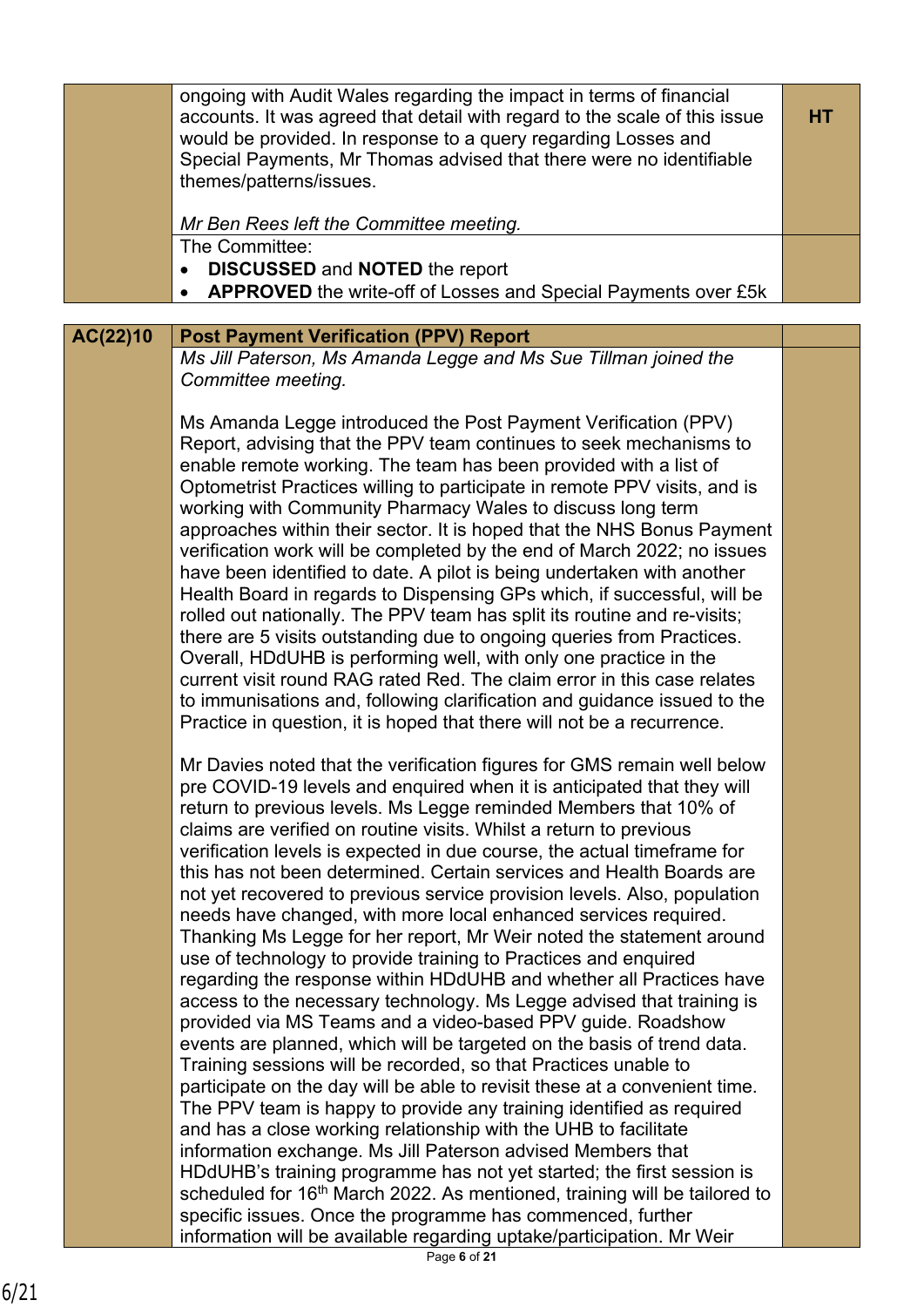|          | thanked Ms Legge and Ms Paterson for this additional context and<br>looked forward to updates. Noting Ms Legge's comments regarding<br>recovery/return to normal levels of service, Mrs Hardisty requested<br>clarification around HDdUHB's status in this regard. Ms Paterson<br>explained that there had been a phased return from September 2021<br>and that a return to normal levels of service is being seen. Members<br>were reminded that during the COVID-19 pandemic, enhanced services<br>had been suspended and essential services maintained, and that PPV                                                                                                                                                                                                                                                                                                                                                                                                                                                                                                                                                                                                                                                                                                                                                                                                                                |  |
|----------|--------------------------------------------------------------------------------------------------------------------------------------------------------------------------------------------------------------------------------------------------------------------------------------------------------------------------------------------------------------------------------------------------------------------------------------------------------------------------------------------------------------------------------------------------------------------------------------------------------------------------------------------------------------------------------------------------------------------------------------------------------------------------------------------------------------------------------------------------------------------------------------------------------------------------------------------------------------------------------------------------------------------------------------------------------------------------------------------------------------------------------------------------------------------------------------------------------------------------------------------------------------------------------------------------------------------------------------------------------------------------------------------------------|--|
|          | claim testing relates specifically to enhanced services.                                                                                                                                                                                                                                                                                                                                                                                                                                                                                                                                                                                                                                                                                                                                                                                                                                                                                                                                                                                                                                                                                                                                                                                                                                                                                                                                               |  |
|          | The Committee NOTED the contents of the Post Payment Verification                                                                                                                                                                                                                                                                                                                                                                                                                                                                                                                                                                                                                                                                                                                                                                                                                                                                                                                                                                                                                                                                                                                                                                                                                                                                                                                                      |  |
|          | (PPV) report.                                                                                                                                                                                                                                                                                                                                                                                                                                                                                                                                                                                                                                                                                                                                                                                                                                                                                                                                                                                                                                                                                                                                                                                                                                                                                                                                                                                          |  |
| AC(22)11 | <b>General Medical Services (GMS) Post Payment Verification Update</b>                                                                                                                                                                                                                                                                                                                                                                                                                                                                                                                                                                                                                                                                                                                                                                                                                                                                                                                                                                                                                                                                                                                                                                                                                                                                                                                                 |  |
|          | Ms Paterson presented the General Medical Services PPV Update,                                                                                                                                                                                                                                                                                                                                                                                                                                                                                                                                                                                                                                                                                                                                                                                                                                                                                                                                                                                                                                                                                                                                                                                                                                                                                                                                         |  |
|          | noting that this relates to claims in Quarters 2 and 3. Two Practices had                                                                                                                                                                                                                                                                                                                                                                                                                                                                                                                                                                                                                                                                                                                                                                                                                                                                                                                                                                                                                                                                                                                                                                                                                                                                                                                              |  |
|          | been RAG rated Red and Members were assured that actions had been                                                                                                                                                                                                                                                                                                                                                                                                                                                                                                                                                                                                                                                                                                                                                                                                                                                                                                                                                                                                                                                                                                                                                                                                                                                                                                                                      |  |
|          | taken in relation to the specific issues involved. Ms Paterson was                                                                                                                                                                                                                                                                                                                                                                                                                                                                                                                                                                                                                                                                                                                                                                                                                                                                                                                                                                                                                                                                                                                                                                                                                                                                                                                                     |  |
|          | disappointed that the Practice RAG rated Red in Quarter 3 was a UHB                                                                                                                                                                                                                                                                                                                                                                                                                                                                                                                                                                                                                                                                                                                                                                                                                                                                                                                                                                                                                                                                                                                                                                                                                                                                                                                                    |  |
|          | Managed Practice; the claim errors had related to Direct Oral Anti-                                                                                                                                                                                                                                                                                                                                                                                                                                                                                                                                                                                                                                                                                                                                                                                                                                                                                                                                                                                                                                                                                                                                                                                                                                                                                                                                    |  |
|          | Coagulants (DOAC) prescribing and actions have been taken to                                                                                                                                                                                                                                                                                                                                                                                                                                                                                                                                                                                                                                                                                                                                                                                                                                                                                                                                                                                                                                                                                                                                                                                                                                                                                                                                           |  |
|          | address this issue. Ms Paterson apologised for the wording around the<br>financial implications, emphasising that being a Managed Practice does                                                                                                                                                                                                                                                                                                                                                                                                                                                                                                                                                                                                                                                                                                                                                                                                                                                                                                                                                                                                                                                                                                                                                                                                                                                        |  |
|          | not mean that financial risks/controls are of any less importance. The                                                                                                                                                                                                                                                                                                                                                                                                                                                                                                                                                                                                                                                                                                                                                                                                                                                                                                                                                                                                                                                                                                                                                                                                                                                                                                                                 |  |
|          | Primary Care team will be monitoring this matter going forward. Whilst                                                                                                                                                                                                                                                                                                                                                                                                                                                                                                                                                                                                                                                                                                                                                                                                                                                                                                                                                                                                                                                                                                                                                                                                                                                                                                                                 |  |
|          | noting that the report represents an improvement on the UHB's                                                                                                                                                                                                                                                                                                                                                                                                                                                                                                                                                                                                                                                                                                                                                                                                                                                                                                                                                                                                                                                                                                                                                                                                                                                                                                                                          |  |
|          | previous position, Ms Paterson emphasised that the issues identified                                                                                                                                                                                                                                                                                                                                                                                                                                                                                                                                                                                                                                                                                                                                                                                                                                                                                                                                                                                                                                                                                                                                                                                                                                                                                                                                   |  |
|          | will be addressed and training will be undertaken.                                                                                                                                                                                                                                                                                                                                                                                                                                                                                                                                                                                                                                                                                                                                                                                                                                                                                                                                                                                                                                                                                                                                                                                                                                                                                                                                                     |  |
|          | Mrs Hardisty highlighted that Primary and Community Care involves a<br>number of complex systems, and that there are various ongoing<br>discussions around contracts. Mrs Hardisty enquired whether these<br>discussions include any suggestion of reviewing the current system or<br>potential alternative mechanisms for funding services. Ms Paterson<br>reiterated that the report relates specifically to enhanced services. In<br>Community Pharmacy, there is a move away from dispensing towards<br>prevention of ill health. GMS is looking to provide services differently.<br>The source of funding, however, remains public money and Ms<br>Paterson would, therefore, expect continued audit and checking of<br>claims. This may be more challenging to enact with a move to more<br>preventative activities. The delivery of General Optometry Services is<br>being considered; however, significant legislative changes would be<br>required. Mrs Hardisty suggested that the Board will need to be made<br>aware of changes, as these impact on the UHB's expenditure. Whilst<br>agreeing, Ms Paterson explained that scrutiny of arrangements such as<br>Primary Care Clusters and pan-Cluster Planning Groups will need to be<br>broader, including ARAC and the Regional Partnership Board (RPB),<br>who will require assurance regarding how these meet local population<br>needs. |  |
|          |                                                                                                                                                                                                                                                                                                                                                                                                                                                                                                                                                                                                                                                                                                                                                                                                                                                                                                                                                                                                                                                                                                                                                                                                                                                                                                                                                                                                        |  |
|          | Ms Paterson, Ms Legge and Ms Tillman left the Committee meeting.                                                                                                                                                                                                                                                                                                                                                                                                                                                                                                                                                                                                                                                                                                                                                                                                                                                                                                                                                                                                                                                                                                                                                                                                                                                                                                                                       |  |
|          | The Committee NOTED the contents of the General Medical Services<br>(GMS) Post Payment Verification Update report.                                                                                                                                                                                                                                                                                                                                                                                                                                                                                                                                                                                                                                                                                                                                                                                                                                                                                                                                                                                                                                                                                                                                                                                                                                                                                     |  |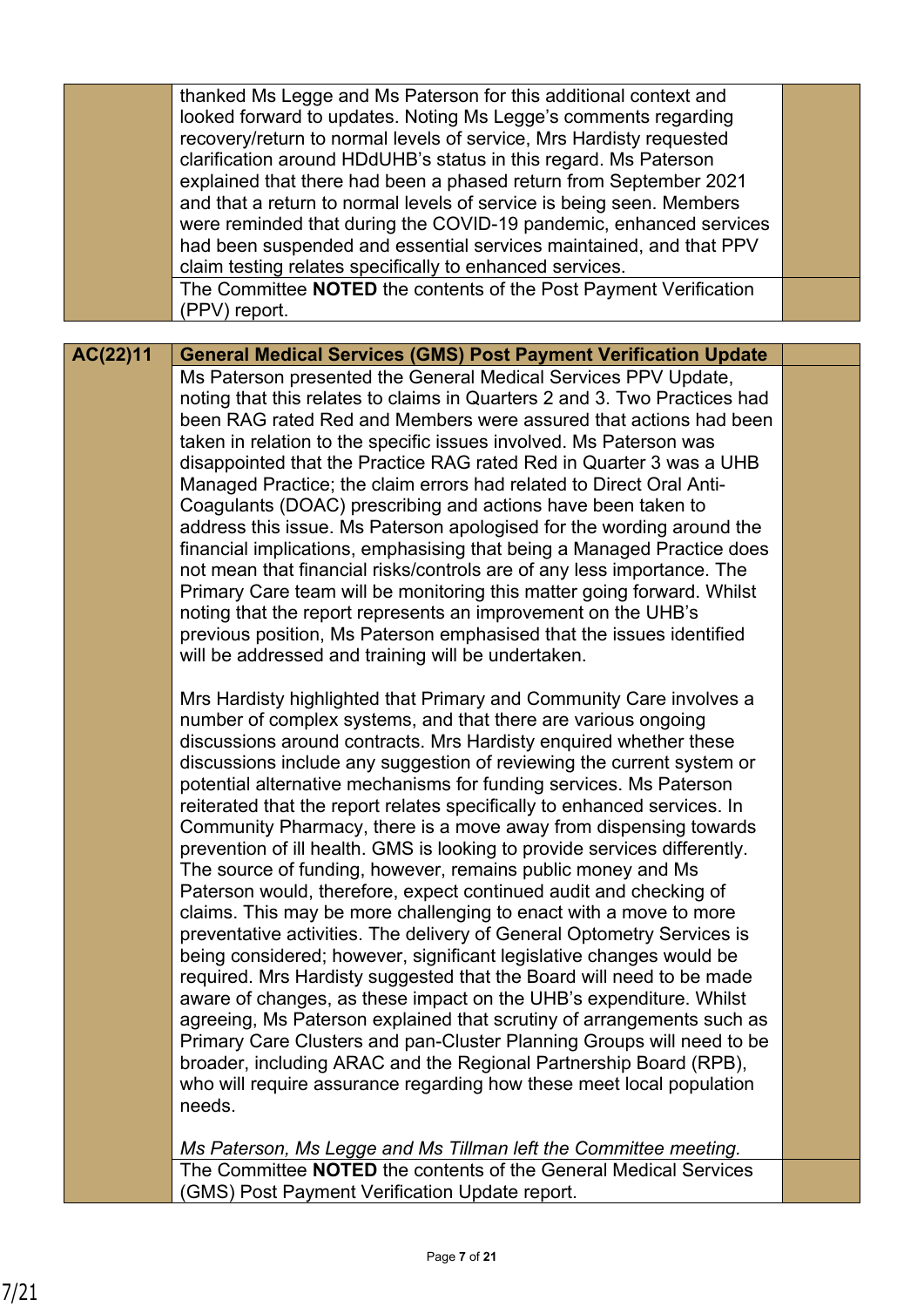| AC(22)12 | <b>Annual Statement of Financial Procedures</b>                                                                                                                                                                    |    |
|----------|--------------------------------------------------------------------------------------------------------------------------------------------------------------------------------------------------------------------|----|
|          | Mr Thomas presented the Annual Statement of Financial Procedures,<br>which he hoped was self-explanatory. Noting Mr Weir's query within the<br>Teams meeting chat around the timing of the Income and Cash         |    |
|          | Collection Procedure, Mr Thomas clarified that the dates in the list are                                                                                                                                           |    |
|          | based on when procedures are due for renewal. In response to a further                                                                                                                                             |    |
|          | query around whether there is a plan for management of patient                                                                                                                                                     |    |
|          | assets/cash, Mr Thomas confirmed that there is. Members noted that<br>HDdUHB's process for reviewing financial procedures is regarded as an                                                                        |    |
|          | exemplar and is being used by other Health Boards.                                                                                                                                                                 |    |
|          | The Committee <b>NOTED</b> the Annual Statement of Financial Procedures                                                                                                                                            |    |
|          | report.                                                                                                                                                                                                            |    |
|          |                                                                                                                                                                                                                    |    |
| AC(22)13 | <b>Audit Wales Update Report</b>                                                                                                                                                                                   |    |
|          | Ms Beegan provided an update on Audit Wales' work, highlighting in<br>particular Exhibit 1 on page 4 and mention of the Audit Plan. Whilst the<br>Audit Plan is scheduled for consideration at the April 2022 ARAC |    |
|          | meeting, it is intended to circulate this document beforehand. On page                                                                                                                                             |    |
|          | 6, it is stated that the review of Referral to Treatment (RTT) Monies is                                                                                                                                           |    |
|          | under reconsideration. Ms Beegan advised that this course of action                                                                                                                                                |    |
|          | has been discussed with the ARAC Chair and Board Secretary; Audit                                                                                                                                                  |    |
|          | Wales will seek to extract key messages for the UHB and will issue a<br>partial refund of the audit fee to reflect this decision.                                                                                  |    |
|          |                                                                                                                                                                                                                    |    |
|          | Mr Newman drew Members' attention to discussions at the All Wales                                                                                                                                                  |    |
|          | Audit Committee Chair's meeting, where potential issues with the                                                                                                                                                   |    |
|          | deadline for annual accounts had been identified. Mr Newman enquired                                                                                                                                               |    |
|          | whether there are likely to be any difficulties with the proposed                                                                                                                                                  |    |
|          | HDdUHB timeline/meeting schedule. In response, Ms Beegan advised<br>that Audit Wales would be liaising closely with the Finance team and no                                                                        |    |
|          | issues were currently anticipated.                                                                                                                                                                                 |    |
|          | The Committee NOTED the Audit Wales Update.                                                                                                                                                                        |    |
|          |                                                                                                                                                                                                                    |    |
| AC(22)14 | <b>Structured Assessment 2021: Phase 2 - Corporate Governance</b><br>and Financial Management Arrangements                                                                                                         |    |
|          | Introducing the Structured Assessment 2021 Phase 2 report, Ms                                                                                                                                                      |    |
|          | Beegan reminded Members that this had been considered at the<br>HDdUHB Public Board meeting on 27 <sup>th</sup> January 2022. The report was                                                                       |    |
|          | being presented to ARAC to offer a further opportunity for feedback,                                                                                                                                               |    |
|          | comments or queries.                                                                                                                                                                                               |    |
|          | Mr Weir reiterated the query he had raised at the Board meeting,                                                                                                                                                   |    |
|          | around whether there is anything further the UHB could or should be                                                                                                                                                |    |
|          | doing with regard to its financial position. In response, Ms Beegan                                                                                                                                                |    |
|          | suggested that the main issue and area for focus for HDdUHB is around                                                                                                                                              |    |
|          | operational teams. This will feed into the wider operational governance<br>review. The organisation has a strong corporate intention; the issue is                                                                 |    |
|          | its operational teams' ability to deliver. Within the Teams meeting chat,                                                                                                                                          |    |
|          | Professor Gammon referenced Appendix 1 (Progress against previous                                                                                                                                                  |    |
|          | recommendations). Accepting that R3, around staff engagement, is                                                                                                                                                   |    |
|          | closed, Professor Gammon suggested that it would be of value to revisit                                                                                                                                            |    |
|          | this issue in PODCC to review and re-examine the UHB's staff                                                                                                                                                       | LG |
|          | engagement strategy post COVID-19. Whilst acknowledging that the                                                                                                                                                   |    |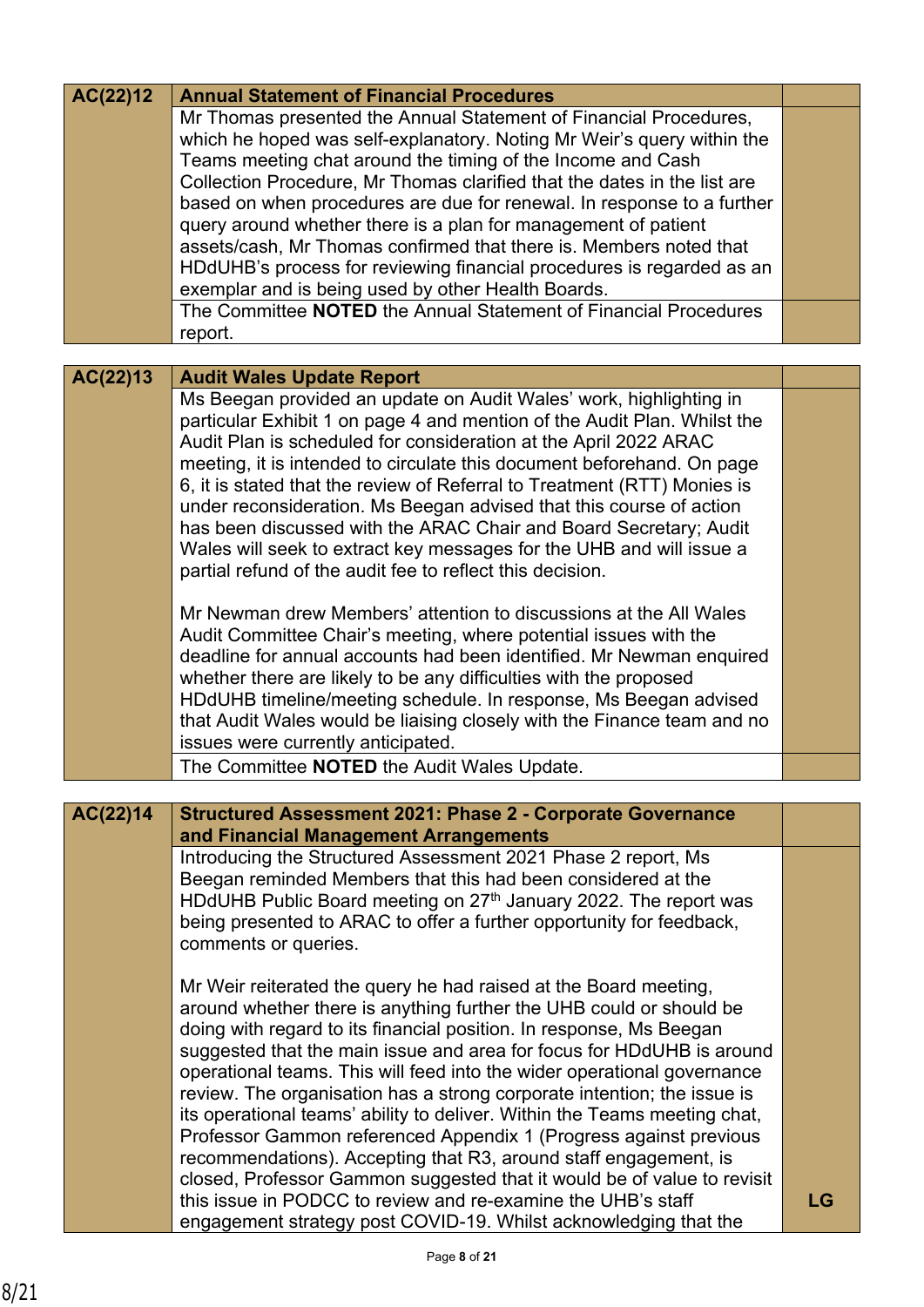|          | report contains no recommendations, Mrs Wilson emphasised that the<br>UHB recognises that there are areas for improvement. Work is ongoing   |  |
|----------|----------------------------------------------------------------------------------------------------------------------------------------------|--|
|          | on an All Wales basis to establish whether HDdUHB can learn from                                                                             |  |
|          | other organisations. Ms Beegan reminded Members that the Structured                                                                          |  |
|          | Assessment process had been streamlined due to COVID-19; Audit                                                                               |  |
|          | Wales are planning to broaden it going forward to include areas such as                                                                      |  |
|          | performance management. Ms Beegan advised that Audit Wales are                                                                               |  |
|          | looking for all Wales themes and arrangements that are working well in                                                                       |  |
|          | organisations with a view to share and move towards one model for                                                                            |  |
|          | Wales.<br>The Committee NOTED the Audit Wales Structured Assessment 2021:                                                                    |  |
|          |                                                                                                                                              |  |
|          | Phase 2 - Corporate Governance and Financial Management<br>Arrangements report.                                                              |  |
|          |                                                                                                                                              |  |
| AC(22)15 | <b>Audit Wales Welsh Health Specialised Services Committee</b>                                                                               |  |
|          | (WHSSC) Committee Governance Arrangements Update                                                                                             |  |
|          | Mrs Wilson explained that the Chief Executive is unable to attend                                                                            |  |
|          | today's meeting, as he is chairing the All Wales Chief Executive                                                                             |  |
|          | Officers' Group. Members were advised that an update on progress                                                                             |  |
|          | regarding the Audit Wales review of WHSSC Committee Governance                                                                               |  |
|          | Arrangements had been presented to the WHSSC Joint Committee on                                                                              |  |
|          | 18 <sup>th</sup> January 2022. A number of the actions fall under the remit of Welsh                                                         |  |
|          | Government. With regard to recruitment of WHSSC Independent Board                                                                            |  |
|          | Members, whilst consideration is being given to alternatives in terms of                                                                     |  |
|          | remuneration, it is still anticipated that these will be sourced from the<br>Health Boards' Independent Member cohort, meaning that capacity |  |
|          | remains an issue.                                                                                                                            |  |
|          | The Committee NOTED the progress made against WHSSC                                                                                          |  |
|          | management responses to the Audit Wales recommendations outlined                                                                             |  |
|          | in the WHSSC Committee Governance Arrangements report                                                                                        |  |
|          |                                                                                                                                              |  |
| AC(22)16 | <b>Care Home Commissioning for Older People</b>                                                                                              |  |
|          | Ms Jill Paterson re-joined the Committee meeting.                                                                                            |  |
|          |                                                                                                                                              |  |
|          | Ms Beegan introduced the Audit Wales Care Home Commissioning for                                                                             |  |
|          | Older People report, explaining that this had originated as a North<br>Wales based review. Following its conclusion, however, Audit Wales    |  |
|          | had felt that there were key messages for other regions/Health Boards.                                                                       |  |
|          | The report itself is fairly technical. Ms Beegan welcomed the response                                                                       |  |
|          | from HDdUHB.                                                                                                                                 |  |
|          |                                                                                                                                              |  |
|          | Ms Paterson welcomed this report, reminding Members that the issues                                                                          |  |
|          | covered have been a matter of concern and debate for some time. It is                                                                        |  |
|          | necessary to ensure the correct focus and this centres on how needs                                                                          |  |
|          | are assessed. HDdUHB has been through various progressions and                                                                               |  |
|          | developments and Ms Paterson felt strongly that, once the correct                                                                            |  |
|          | process is in place, the outcome will be correct. There will be<br>associated funding implications; however, if there is confidence in the   |  |
|          | processes and application of these, there can be confidence in and                                                                           |  |
|          | justification of the funding requirements. Members heard that a new                                                                          |  |
|          | framework is due to be launched shortly. Ms Paterson felt that the                                                                           |  |
|          | response from North Wales was somewhat defensive and hoped that                                                                              |  |
|          | the HDdUHB response was of use. Mrs Hardisty stated that it was                                                                              |  |
|          | helpful to be provided with an indication of the HDdUHB position, whilst                                                                     |  |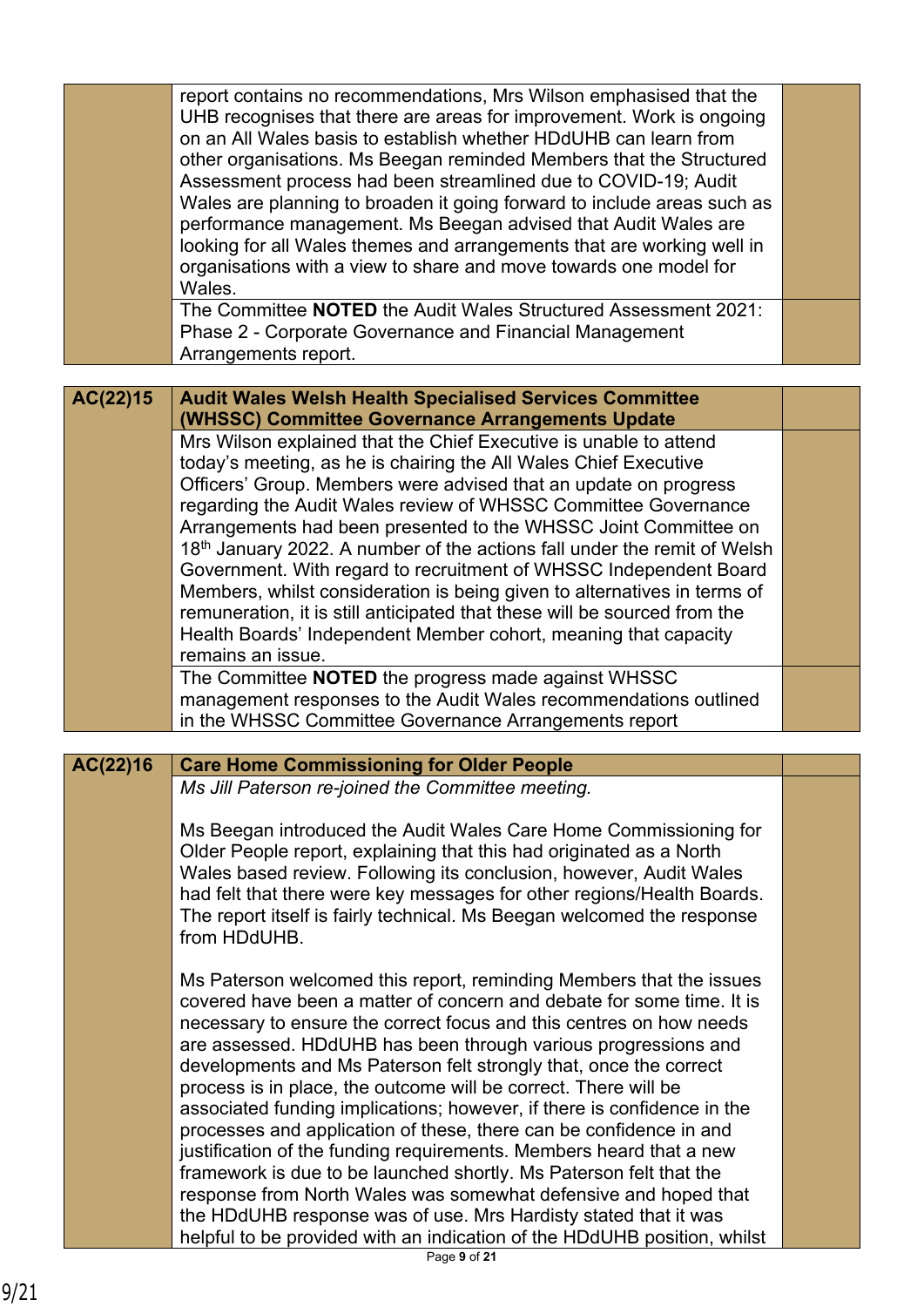emphasising that Betsi Cadwaladr UHB are partnered with 6 Local Authorities, which adds further complexity and challenges. Members were reminded that Welsh Government had previously issued a White Paper 'Rebalancing Care and Support', which was presented as a solution to the issues in Social Care. It now seems that the RPBs are viewed as the primary conduit for progressing this complex matter. Mrs Hardisty emphasised that Ms Paterson and her team are taking all possible steps to engage with Local Authority partners, including the workshop mentioned previously. However, with local elections approaching, there is a degree of reluctance to commit to any radical arrangements in the short-term. In the absence of a national solution, regions will need to take the approach viewed as most appropriate.

Mr Davies thanked Ms Paterson for drafting a HDdUHB response. In view of the complexities of the processes involved, it is hardly surprising that those trying to navigate the system (even those with Public Sector experience) find this challenging. The HDdUHB response demonstrates a robust understanding of the report and its findings, and Mr Davies indicated that he would be grateful for a further discussion around this topic outside the meeting. Within the Teams meeting chat, Mr Weir concurred with these comments. Mr Newman agreed that – whilst statutory bodies may have certain aims and objectives in terms of solutions – it should be remembered that there is a group of individuals within the system trying to navigate their way through. Ms Paterson assured Members that there are very few disputes with the Local Authorities within Hywel Dda, which reflects the maturity of both process and partnerships. Whilst there are delays in social worker allocation and identification of care home placements, for example, the process itself should not be viewed as so complex as to be of concern. Members heard that Health Boards are working with Welsh Government in regards to Independent User Trusts (IUTs), which would require Health Boards to retain carers of all types. This would involve significant governance implications and the communications around IUTs are being discussed. Continuing Care is fully funded by the NHS. Any potential changes would lead to governance issues and concerns. HDdUHB does not have any physical Pooled Funds, only virtual. Whilst this may not have been the most appropriate solution to the issue involved, there is robust management and governance, with a monthly overview at the RPB Integrated Executive Group. Mr Newman noted that 2 of Hywel Dda's 3 Local Authorities are the highest spending in Wales and queried whether this was indicative of anything in particular. Ms Paterson reminded Members that care fees are paid by the Local Authorities and felt that the thresholds and level of caution applied may need to be evaluated.

Ms Paterson suggested that an opportunity may have been missed by focusing on North Wales. Whilst RPBs are responsible for ensuring their local population can access the care required, they do not examine individual commissioning arrangements. This is challenging; however, Ms Paterson reiterated her opinion that, provided the processes are robust and transparent, and relationships with partners are strong, there is less of an issue. This is the case locally, which is not reflected in the report, due to its focus on another region. Mr Newman suggested that the issue may be more to do with a reliance on strong relationships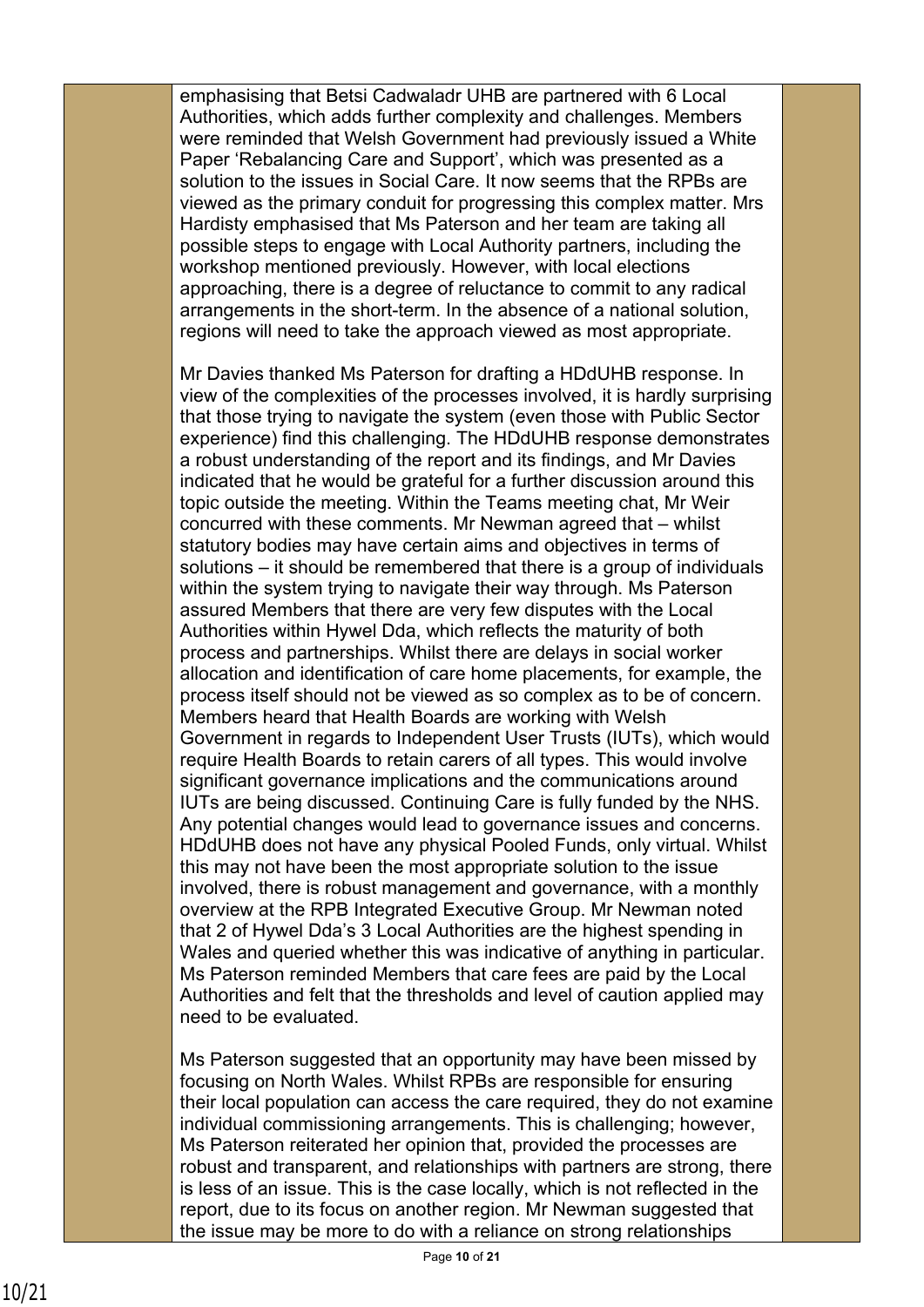| between partners in order to achieve the outcome required. Ms Beegan<br>explained that the review had been commissioned to address specific<br>concerns in the North Wales region; however, as previously indicated, it<br>had been determined that the findings should be shared more widely.<br>There will be a need to monitor this area, and an All Wales review<br>incorporating Social Care is planned. Audit Wales recognises that many<br>of the issues and concerns identified in the report are long-standing.<br>Following up on an earlier comment, Mrs Hardisty suggested that newer<br>Independent Members may find it useful to discuss the history and<br>background to this extremely challenging issue with Ms Paterson, who<br>has extensive knowledge and experience around the topic. Within the<br>online Chat, Mr Thomas highlighted that the focus of this report is older<br>people only and does not include long term care in MHLD. |              |
|----------------------------------------------------------------------------------------------------------------------------------------------------------------------------------------------------------------------------------------------------------------------------------------------------------------------------------------------------------------------------------------------------------------------------------------------------------------------------------------------------------------------------------------------------------------------------------------------------------------------------------------------------------------------------------------------------------------------------------------------------------------------------------------------------------------------------------------------------------------------------------------------------------------------------------------------------------------|--------------|
| It was agreed that discussions around this topic should be highlighted in<br>the ARAC Update Report to Board.<br>Ms Paterson left the Committee meeting.                                                                                                                                                                                                                                                                                                                                                                                                                                                                                                                                                                                                                                                                                                                                                                                                       | <b>PN/JW</b> |
| The Committee NOTED the Audit Wales Care Home Commissioning for<br>Older People report.                                                                                                                                                                                                                                                                                                                                                                                                                                                                                                                                                                                                                                                                                                                                                                                                                                                                        |              |
|                                                                                                                                                                                                                                                                                                                                                                                                                                                                                                                                                                                                                                                                                                                                                                                                                                                                                                                                                                |              |

- **AC(22)17 Audit Wales Annual Plan 2022** DEFERRED to 19<sup>th</sup> April 2022 meeting.
- **AC(22)18 Orthopaedic Services Follow-up** DEFERRED.

| AC(22)19 | <b>Review of the Sustainable Use of RTT Monies</b>                  |  |
|----------|---------------------------------------------------------------------|--|
|          | Audit under re-evaluation due to significant changes in context and |  |
|          | landscape since review began.                                       |  |

| AC(22)20 | <b>Internal Audit Plan Progress Report</b>                                                                                                                                                                                                                                                                                                                                                                                                                                                                                                                                                                                                                                                                                                    |  |
|----------|-----------------------------------------------------------------------------------------------------------------------------------------------------------------------------------------------------------------------------------------------------------------------------------------------------------------------------------------------------------------------------------------------------------------------------------------------------------------------------------------------------------------------------------------------------------------------------------------------------------------------------------------------------------------------------------------------------------------------------------------------|--|
|          | Mr James Johns presented the Internal Audit (IA) Plan Progress report,<br>highlighting the audits finalised since the previous meeting, and the<br>planning and delivery of the current year's Internal Audit Plan. Current<br>challenges include the operational pressures faced by the UHB and<br>resource pressures within the IA team. A number of discussions have<br>taken place regarding the audits planned for the remainder of the year,<br>with both deferrals and additions proposed; these are outlined in<br>paragraph 3.3. Mr Johns emphasised that the proposed changes do not<br>impact on his ability to provide a Head of Internal Audit Opinion. The<br>remainder of the report provides a description of key activities. |  |
|          | In response to a query around paragraph 3.4, Mr Johns explained that<br>the Internal Audit team had reviewed the Limited Assurance rating<br>awarded to the Deployment of Welsh Patient Administration System<br>(WPAS) into Mental Health & Learning Disabilities (MHLD) report. On<br>balance, it had been felt that this was appropriate and that there was no<br>justification for change. With the Internal Audit programme having been<br>impacted by various factors, Mr Newman noted that there are<br>potentially 11 reports scheduled for the April 2022 ARAC meeting. This<br>will be challenging in terms of time, with the level of discussion<br>determined by the ratings and findings of the reports. It may also be          |  |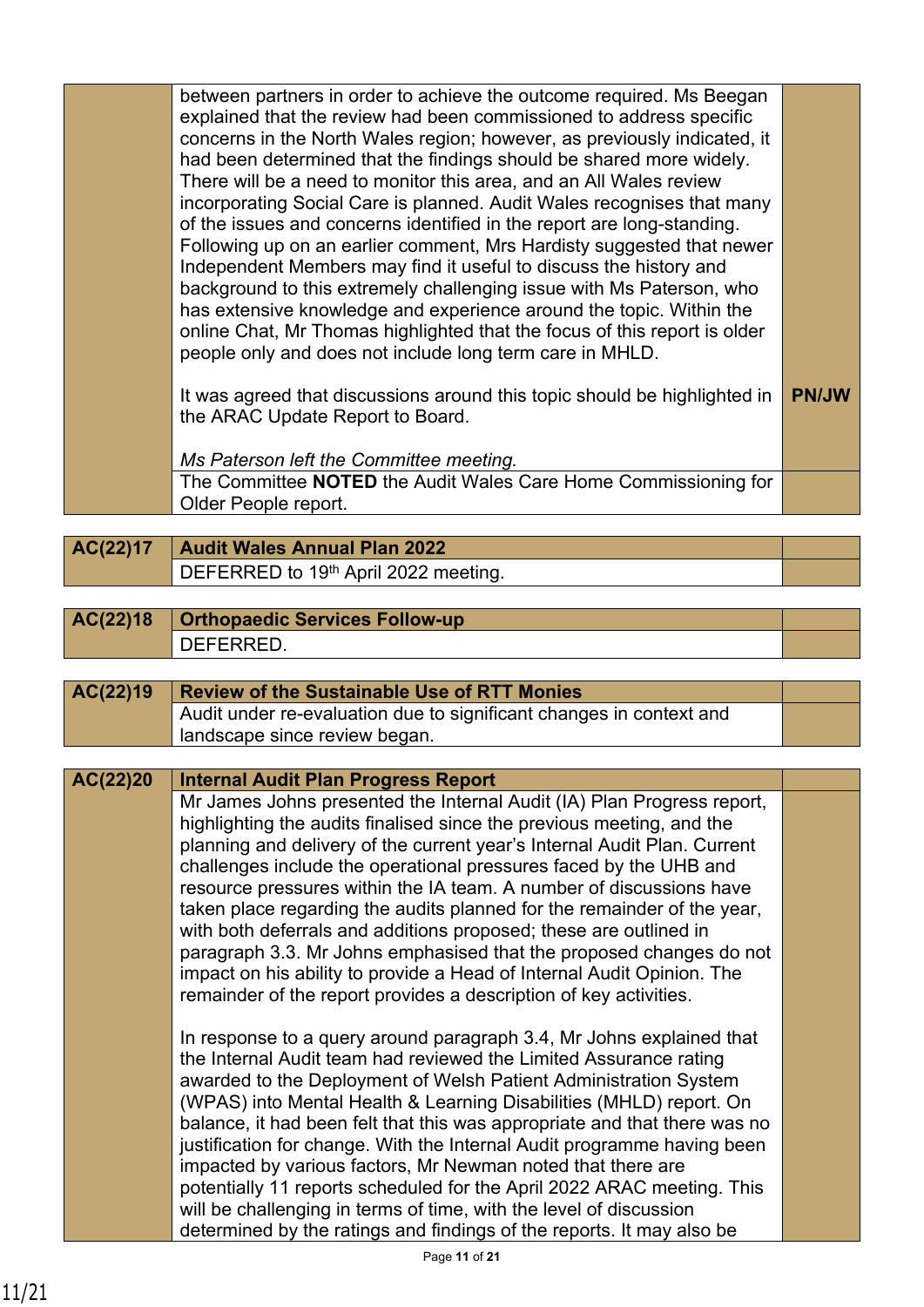|          | necessary to utilise the May or early June meetings for consideration of<br>Internal Audit reports. Mr Thomas highlighted that the UHB's ability to<br>address the findings of any Limited Assurance reports would be<br>compromised/diminished by scheduling a large batch towards the end<br>of the year, and queried the potential impact on the Head of Internal<br>Audit Opinion. Mr Johns advised that there had been 3 Limited<br>Assurance reports to date and that follow-up audits had been<br>conducted in all 3 instances, with 2 on today's agenda. Relatively<br>speaking there are not a huge number of reports outstanding, so any<br>that are rated Limited Assurance will have a restricted impact. Mr<br>Davies enquired whether it would be acceptable to consider reports with<br>Reasonable or Substantial Assurance ratings outside the Committee<br>format. Following discussion, it was felt that this had the potential to |              |
|----------|------------------------------------------------------------------------------------------------------------------------------------------------------------------------------------------------------------------------------------------------------------------------------------------------------------------------------------------------------------------------------------------------------------------------------------------------------------------------------------------------------------------------------------------------------------------------------------------------------------------------------------------------------------------------------------------------------------------------------------------------------------------------------------------------------------------------------------------------------------------------------------------------------------------------------------------------------|--------------|
|          | diminish the role of ARAC and stimulate discussion via email, with<br>Members reminded that previous reports with these ratings had                                                                                                                                                                                                                                                                                                                                                                                                                                                                                                                                                                                                                                                                                                                                                                                                                  |              |
|          | generated debate and queries. Mr Newman suggested it should be<br>accepted that the next two or so meetings will be challenging. Mrs                                                                                                                                                                                                                                                                                                                                                                                                                                                                                                                                                                                                                                                                                                                                                                                                                 |              |
|          | Hardisty was not sure that Mr Thomas' comment regarding the potential<br>impact of any Limited Assurance reports on the Head of Internal Audit                                                                                                                                                                                                                                                                                                                                                                                                                                                                                                                                                                                                                                                                                                                                                                                                       |              |
|          | Opinion had been addressed. In response, Mr Johns advised that a                                                                                                                                                                                                                                                                                                                                                                                                                                                                                                                                                                                                                                                                                                                                                                                                                                                                                     |              |
|          | block of audits had always been scheduled to report to the April 2022<br>meeting. The absence of a follow-up audit before year end does not                                                                                                                                                                                                                                                                                                                                                                                                                                                                                                                                                                                                                                                                                                                                                                                                          |              |
|          | necessarily adversely affect the Opinion. Mrs Wilson suggested that the<br>UHB and Internal Audit explore how this issue might be addressed.                                                                                                                                                                                                                                                                                                                                                                                                                                                                                                                                                                                                                                                                                                                                                                                                         | <b>JW/JJ</b> |
|          | The Committee NOTED progress with delivery of the plan for the<br>current year, the required adjustments to the plan and the assurance                                                                                                                                                                                                                                                                                                                                                                                                                                                                                                                                                                                                                                                                                                                                                                                                               |              |
|          | available from the finalised Internal Audit reports.                                                                                                                                                                                                                                                                                                                                                                                                                                                                                                                                                                                                                                                                                                                                                                                                                                                                                                 |              |
|          |                                                                                                                                                                                                                                                                                                                                                                                                                                                                                                                                                                                                                                                                                                                                                                                                                                                                                                                                                      |              |
| AC(22)21 | <b>Nurse Bank Overpayments Briefing Paper</b>                                                                                                                                                                                                                                                                                                                                                                                                                                                                                                                                                                                                                                                                                                                                                                                                                                                                                                        |              |
|          | Mr Johns presented the Nurse Bank Overpayments Briefing Paper,                                                                                                                                                                                                                                                                                                                                                                                                                                                                                                                                                                                                                                                                                                                                                                                                                                                                                       |              |
|          | indicating that this was an 'ad hoc' review of a potential system<br>weakness which the Internal Audit team had been asked to undertake.                                                                                                                                                                                                                                                                                                                                                                                                                                                                                                                                                                                                                                                                                                                                                                                                             |              |
|          | The review had examined the processes and systems in place and the<br>likelihood of errors occurring. It had been established that the actions                                                                                                                                                                                                                                                                                                                                                                                                                                                                                                                                                                                                                                                                                                                                                                                                       |              |
|          | taken since the weakness had been identified will reduce opportunity for<br>error.                                                                                                                                                                                                                                                                                                                                                                                                                                                                                                                                                                                                                                                                                                                                                                                                                                                                   |              |
|          | Mr Newman noted that the enhanced payment scheme is due to end on<br>31 <sup>st</sup> March 2022 and enquired whether this is likely to be extended.<br>Members heard that there is no commitment to extend this arrangement                                                                                                                                                                                                                                                                                                                                                                                                                                                                                                                                                                                                                                                                                                                         |              |
|          | beyond March. Mrs Hardisty reiterated previous comments around this<br>format of report, suggesting that a briefing paper format restricts ability                                                                                                                                                                                                                                                                                                                                                                                                                                                                                                                                                                                                                                                                                                                                                                                                   |              |
|          | to monitor/track actions and, therefore, receive assurance that actions<br>taken have been sustained. Mr Johns advised that in this instance, the                                                                                                                                                                                                                                                                                                                                                                                                                                                                                                                                                                                                                                                                                                                                                                                                    |              |
|          | review had examined the actions already taken to address the specific                                                                                                                                                                                                                                                                                                                                                                                                                                                                                                                                                                                                                                                                                                                                                                                                                                                                                |              |
|          | issue identified, and that the auditors had concluded that reasonable<br>steps had been taken. Mr Thomas explained that, whilst the potential                                                                                                                                                                                                                                                                                                                                                                                                                                                                                                                                                                                                                                                                                                                                                                                                        |              |
|          | for overpayment existed, this had not actually occurred. This issue<br>would not normally form part of the Financial Assurance report and was,                                                                                                                                                                                                                                                                                                                                                                                                                                                                                                                                                                                                                                                                                                                                                                                                       |              |
|          | therefore, treated separately. The comment around the briefing paper                                                                                                                                                                                                                                                                                                                                                                                                                                                                                                                                                                                                                                                                                                                                                                                                                                                                                 |              |
|          | versus audit report format was, however, accepted. Mrs Wilson echoed<br>the concerns around tracking/monitoring of actions and suggested that<br>this be discussed with Internal Audit, as a robust system is required                                                                                                                                                                                                                                                                                                                                                                                                                                                                                                                                                                                                                                                                                                                               | <b>JW/JJ</b> |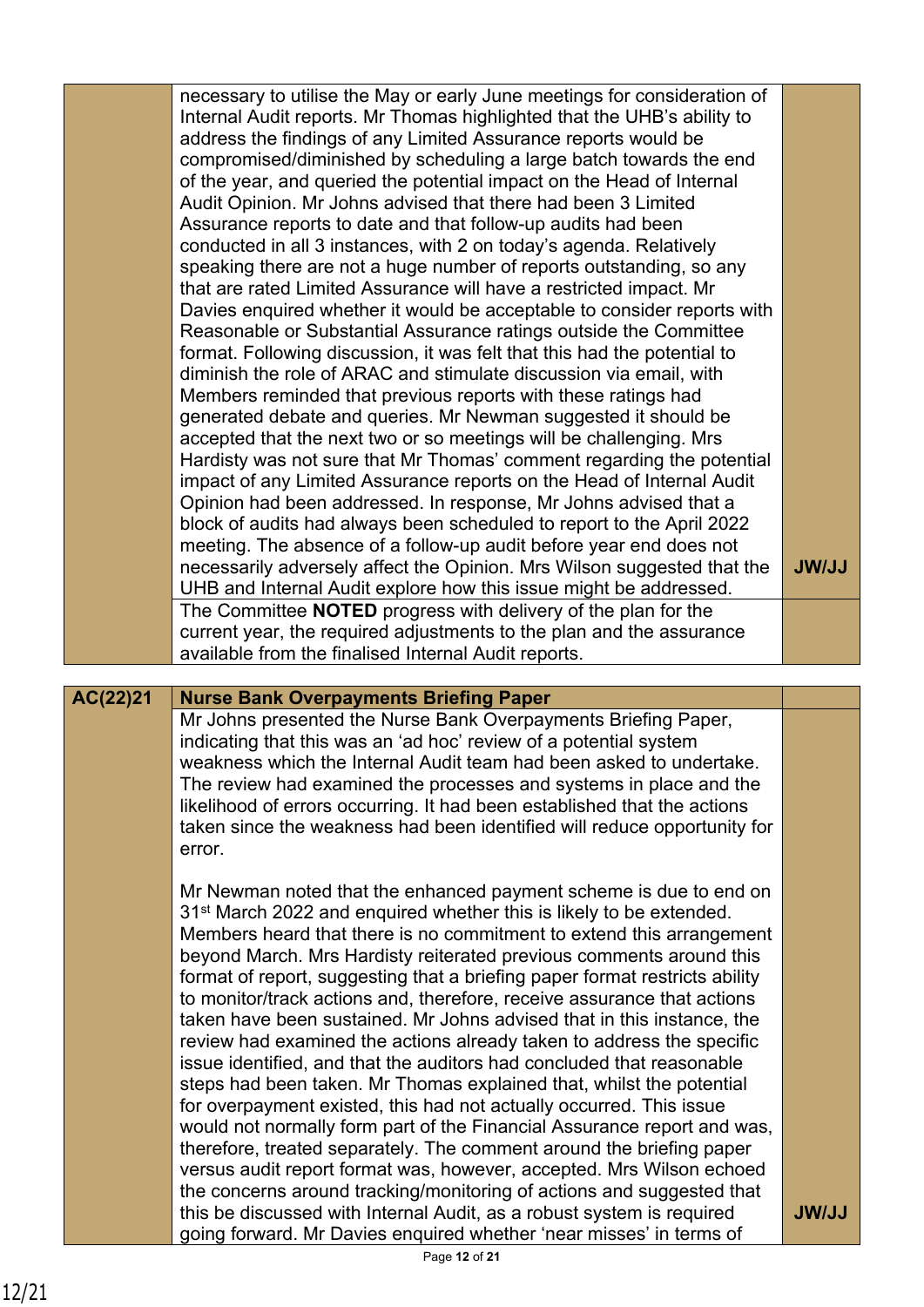|          | overpayments should be reported via the Datix system. Whilst stating<br>that he was not sure this would have resulted in a different approach,<br>Mr Thomas committed to make enquiries regarding other potential<br>instances. It was accepted that it may be appropriate to consider the<br>inclusion of non-patient-related 'near misses' on Datix. Mr Weir thanked<br>Mr Thomas and his team for identifying this issue and for taking a<br>proactive approach in requesting a review; and thanked the Internal<br>Audit team for conducting this so promptly.<br>The Committee NOTED the Nurse Bank Overpayments Briefing Paper.                                                                                                                                                                                                                                                                                                                                                                                                                                                                                                                                                                                                                                                                                                                                                                                                                                                                                                                                                                                                                                     | <b>HT</b> |
|----------|---------------------------------------------------------------------------------------------------------------------------------------------------------------------------------------------------------------------------------------------------------------------------------------------------------------------------------------------------------------------------------------------------------------------------------------------------------------------------------------------------------------------------------------------------------------------------------------------------------------------------------------------------------------------------------------------------------------------------------------------------------------------------------------------------------------------------------------------------------------------------------------------------------------------------------------------------------------------------------------------------------------------------------------------------------------------------------------------------------------------------------------------------------------------------------------------------------------------------------------------------------------------------------------------------------------------------------------------------------------------------------------------------------------------------------------------------------------------------------------------------------------------------------------------------------------------------------------------------------------------------------------------------------------------------|-----------|
|          |                                                                                                                                                                                                                                                                                                                                                                                                                                                                                                                                                                                                                                                                                                                                                                                                                                                                                                                                                                                                                                                                                                                                                                                                                                                                                                                                                                                                                                                                                                                                                                                                                                                                           |           |
| AC(22)22 | Deployment of Welsh Patient Administration System (WPAS) into<br><b>Mental Health &amp; Learning Disabilities (MHLD) Follow-up</b><br>(Reasonable Assurance)                                                                                                                                                                                                                                                                                                                                                                                                                                                                                                                                                                                                                                                                                                                                                                                                                                                                                                                                                                                                                                                                                                                                                                                                                                                                                                                                                                                                                                                                                                              |           |
|          | Mr Andrew Carruthers, Ms Liz Carroll, Ms Karen Amner and Mr Anthony<br>Tracey joined the Committee meeting.                                                                                                                                                                                                                                                                                                                                                                                                                                                                                                                                                                                                                                                                                                                                                                                                                                                                                                                                                                                                                                                                                                                                                                                                                                                                                                                                                                                                                                                                                                                                                               |           |
|          | Mr Johns introduced the Deployment of WPAS into MHLD Follow-up<br>report, with Ms Sian Harries advising that considerable progress had<br>been made in addressing the 5 Matters Arising previously identified.<br>Management had acted promptly to strengthen governance<br>arrangements. Of the 8 high priority recommendations, 4 had been<br>addressed/closed, 2 were partially complete and 2 are not yet due. The<br>outstanding recommendations had been incorporated into the new<br>report. Mr Newman was disappointed to note that the request at the<br>previous meeting regarding expanding the management response to<br>Recommendation 1.1 had not been fulfilled. Mr Thomas thanked Ms<br>Harries and the Internal Audit team for their cooperation and for<br>concluding the audit promptly. Also, Mr Anthony Tracey for leading on<br>the response and working with the MHLD Directorate to address audit<br>findings. The management response has focused on those items which<br>could be addressed most quickly; however, it is acknowledged that a<br>number of actions remain outstanding. Ms Liz Carroll indicated that the<br>deployment of WPAS has been a challenging process, particularly the<br>initial phase. It will be vital to learn lessons as the process progresses<br>and to apply these to services yet to be migrated. It has been decided<br>that there will be a focus on those service areas where there are<br>significant waiting times. Ms Karen Amner advised that the MHLD<br>Directorate team is working closely with the Digital team, with bi-weekly<br>meetings to progress work as quickly and thoroughly as possible. |           |
|          | Mrs Hardisty suggested that, going forward, the Director of Operations<br>should be included in the circulation of reports covering operational<br>areas such as this. Mrs Hardisty stated that, whilst it is clear there has<br>been progress, she had found the report format difficult to follow and<br>would have preferred to receive an update to the previous management<br>response. Referencing the management response to Recommendation<br>2.1, Mrs Hardisty requested an update on implementation within the<br>Integrated Psychological Therapies Service, noting that this is due to go<br>live during February 2022. Ms Amner advised that this had not taken<br>place yet, as the system is still being prepared. The MHLD Directorate<br>team has been readied to commence manual entry of the records, and<br>Ms Amner was confident that this will be achieved in a short timeframe.                                                                                                                                                                                                                                                                                                                                                                                                                                                                                                                                                                                                                                                                                                                                                                   |           |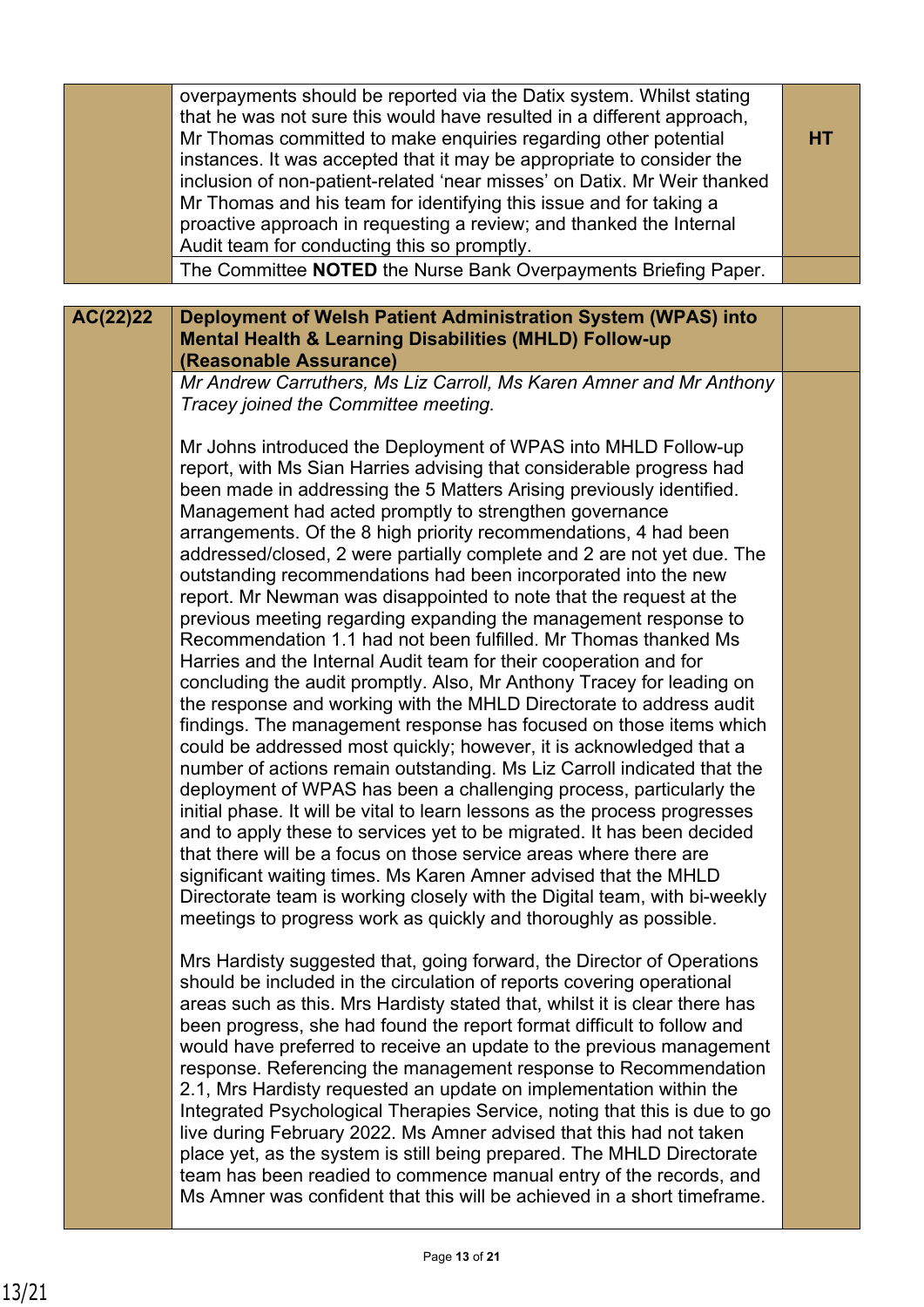In response to the feedback around the report format, Mr Johns advised that the format of follow-up reports has been considered and offered to evaluate this further in light of the Committee's feedback. Mr Newman agreed with earlier comments, suggesting that the original report had been needed for comparison. In response to a query regarding whether any harm has been caused to patients or any adverse impact had been caused to staff as a result of the WPAS deployment, Ms Carroll advised that there had been no harm to patients; however, the project had involved additional staff time. Mr Newman enquired why the issues had arisen (in 2018 and 2019, prior to the COVID-19 pandemic). Mr Tracey suggested that there had been a lack of appreciation of the complexity involved in migrating MHLD services to WPAS, from both a Service and Digital perspective. For example, there is a difference in referral processes in MH versus other acute services. In retrospect, it would have been more prudent to consider these various complexities more fully rather than try to move at pace in the deployment/implementation of WPAS. Mr Newman requested assurances around the delivery of a usable Patient Administration System across the entire MHLD, and the potential timescale for this. Mr Tracey explained that the timescale for each service is individual, with each requiring re-mapping and a gap analysis. Members heard that successful deployment will be utilised to inform and benchmark other service areas. Once the planned services go live in February 2022, this should provide a sense of the time required to deploy WPAS to other services. Mr Tracey anticipated that, within 6-9 months, a high percentage of MHLD services will be migrated to WPAS.

Benefits were already being seen, and Members were reminded that HDdUHB is currently the only Health Board to have a fully integrated Acute and Mental Health Patent Administration System. In response to a query around benefits realisation, Mr Thomas reported that Swansea Bay UHB has a system in place which they have offered to share with HDdUHB. This will allow analysis of benefits and outcomes. Mr Thomas acknowledged that there are lessons to be learned from the deployment of WPAS in MHLD. He suggested that a further review be conducted within in the 2022/23 audit year, perhaps in September 2022, to provide assurance regarding progress and evidence benefits to the service. In the meantime, the MHLD and Digital teams should be allowed the time and space to focus on delivery. In response to a query within the Teams meeting chat regarding resource required, Ms Carroll advised that this had been discussed with Mr Tracey and that additional resource within the Directorate is planned to undertake the WPAS work. Mr Tracey stated that the posts in question had been advertised; on a 12-18 month basis. It is intended that there will be a core team of 3-4 individuals working purely on WPAS deployment within MHLD.

Mr Newman requested the following:

- That the management response to Recommendation 1.1 be expanded to comprise a list of all intended actions, as opposed to examples; **HT/AT**
- That a further follow-up review be conducted during 2022/23.

*Ms Carroll, Ms Amner and Mr Tracey left the Committee meeting.*

**JJ**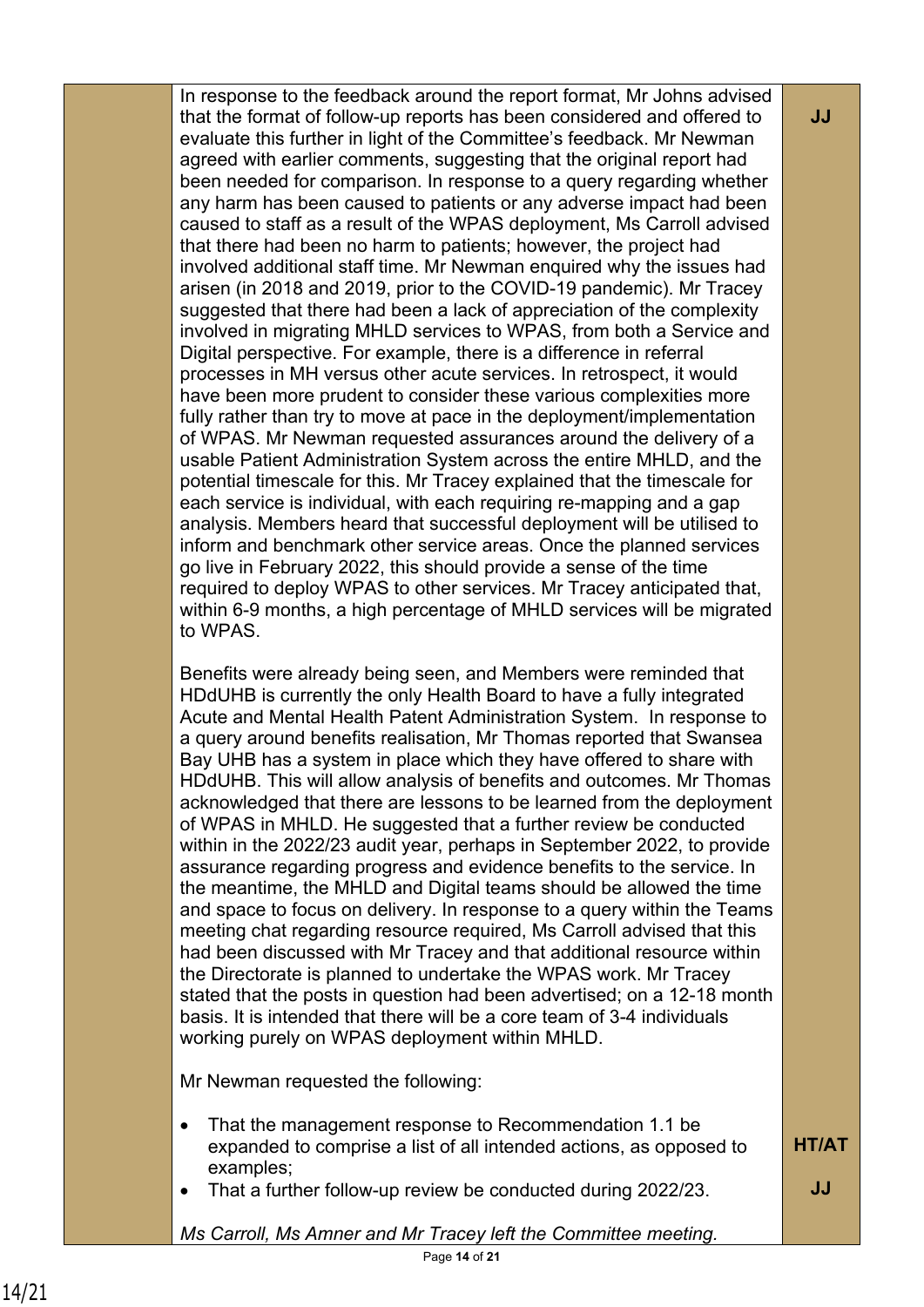|          | The Committee NOTED the Deployment of WPAS into MHLD Follow-up                                                                          |           |
|----------|-----------------------------------------------------------------------------------------------------------------------------------------|-----------|
|          | (Reasonable Assurance) report.                                                                                                          |           |
|          |                                                                                                                                         |           |
| AC(22)23 | Use of Consultancy Follow-up (Reasonable Assurance)                                                                                     |           |
|          | Mr Johns introduced the Use of Consultancy Follow-up report, advising                                                                   |           |
|          | that the executive summary highlights the positive progress made. Mr                                                                    |           |
|          | Thomas welcomed the report, stating that the UHB had attempted to                                                                       |           |
|          | address promptly the findings identified previously. There are a couple                                                                 |           |
|          | of residual areas requiring further work. Mr Weir informed Members that                                                                 |           |
|          | the Sustainable Resources Committee is due to meet on 23rd February                                                                     |           |
|          | 2022, and that the agenda includes an item on Consultancy spend.<br>The Committee NOTED the Use of Consultancy Follow-up (Reasonable    |           |
|          | Assurance) report.                                                                                                                      |           |
|          |                                                                                                                                         |           |
| AC(22)24 | <b>Waste Management (Reasonable Assurance)</b>                                                                                          |           |
|          | Mr Rob Elliott joined the Committee meeting.                                                                                            |           |
|          |                                                                                                                                         |           |
|          | Mr Johns introduced the Waste Management report, indicating that the                                                                    |           |
|          | overall message is positive, with a number of areas of good practice                                                                    |           |
|          | identified. Two medium priority recommendations and one low priority                                                                    |           |
|          | recommendation had been made, resulting in a rating of Reasonable                                                                       |           |
|          | Assurance. Mr Andrew Carruthers expressed disappointment that a                                                                         |           |
|          | Substantial Assurance rating had not been achieved, whilst recognising                                                                  |           |
|          | the impact of COVID-19. He hoped that any future audit would obtain a                                                                   |           |
|          | higher assurance rating. Mr Rob Elliott agreed, welcoming the positive                                                                  |           |
|          | report, which is a testament to the efforts of the three-strong Waste                                                                   |           |
|          | Management team.                                                                                                                        |           |
|          |                                                                                                                                         |           |
|          | Mrs Hardisty concurred that the rating might have been higher and                                                                       |           |
|          | suggested that the team involved should be congratulated. Waste                                                                         |           |
|          | management is currently a high profile issue and it is reassuring to<br>know that robust systems are in place within the UHB. Professor |           |
|          | Gammon stated that management of waste is a complex area, which                                                                         |           |
|          | relies on the compliance of staff. Noting the references to training needs                                                              |           |
|          | identified in the management response – which is a common theme in                                                                      |           |
|          | the three Internal Audit reports presented to this meeting - Professor                                                                  |           |
|          | Gammon suggested that the organisation's ability to deliver training,                                                                   |           |
|          | even mandatory training, is currently compromised. He suggested that                                                                    |           |
|          | an organisation-wide training programme is required and that a                                                                          |           |
|          | discussion with the Director of Workforce & OD is needed. Mr Elliott                                                                    |           |
|          | agreed that training and a change in culture is critical. The                                                                           |           |
|          | Environmental Training Matrix described on page 12 has been well                                                                        |           |
|          | received, and training compliance is recorded. It is accepted, however,                                                                 |           |
|          | that a wider raising of awareness/knowledge of environment, waste                                                                       |           |
|          | management and recycling issues is required across the organisation.                                                                    |           |
|          | Mr Elliott viewed this as a candidate for mandatory training. Professor                                                                 |           |
|          | Gammon committed to discuss this further with the Director of                                                                           | JG        |
|          | Workforce & OD. Mr Weir agreed with these comments, suggesting that                                                                     |           |
|          | technology offers potential training opportunities. Mr Weir thanked Mr                                                                  |           |
|          | Elliott and his team and congratulated them on a remarkable                                                                             |           |
|          | achievement, emphasising that robust waste management processes                                                                         |           |
|          | offer potential benefits both environmentally and financially. Mr Elliott                                                               | <b>RE</b> |
|          | agreed to pass on congratulations to the team.                                                                                          |           |
|          |                                                                                                                                         |           |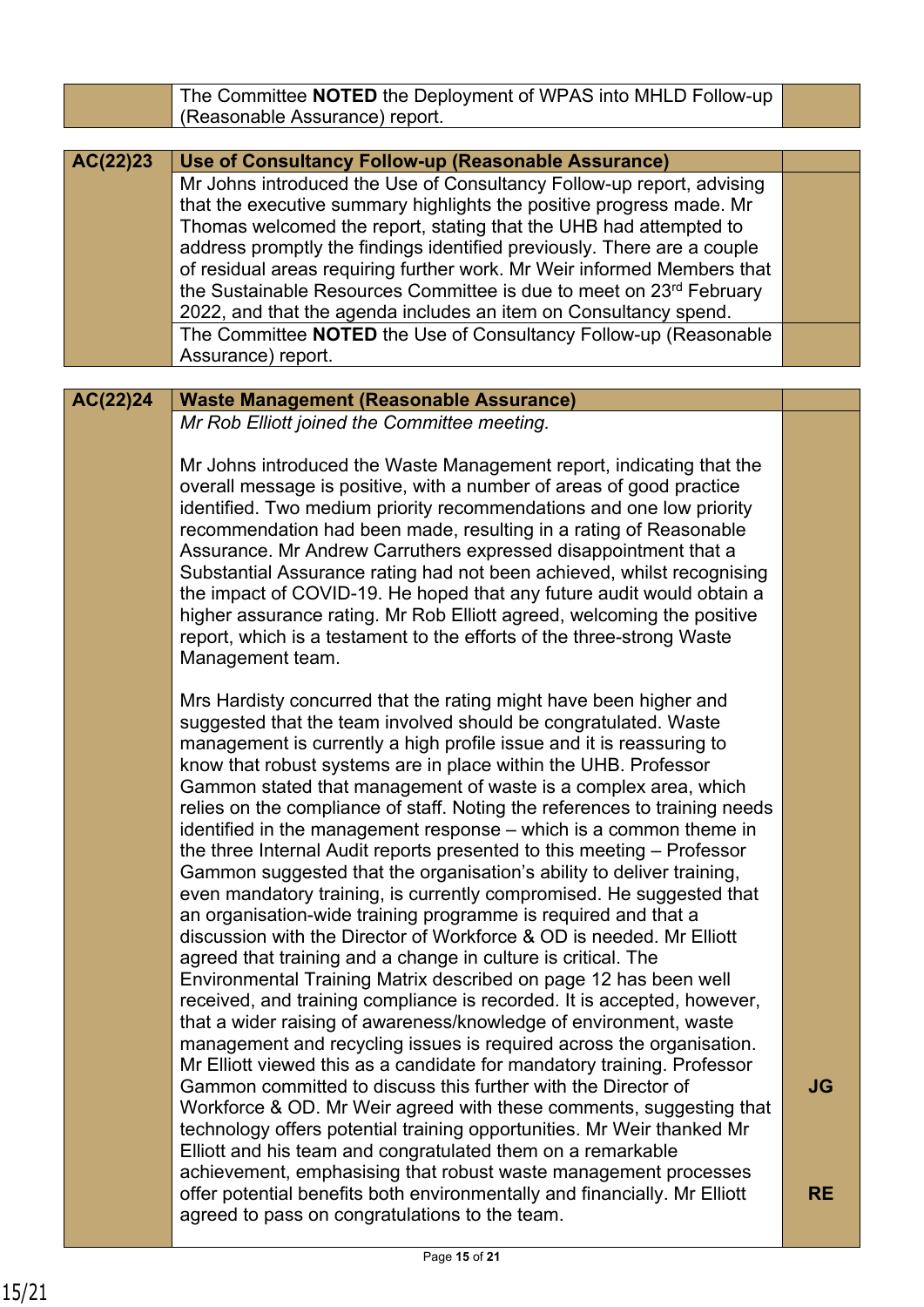|          | Mr Elliott left the Committee meeting.                                                                                                                                                                                                                                                                                                                                                                                                                                                                                                                                                                                                                                                                                                                                                                                                                                                                                                                                                                                                                                                                                                                                                                                                                                                                                                                                                                                                                                                                                                                                                        |           |
|----------|-----------------------------------------------------------------------------------------------------------------------------------------------------------------------------------------------------------------------------------------------------------------------------------------------------------------------------------------------------------------------------------------------------------------------------------------------------------------------------------------------------------------------------------------------------------------------------------------------------------------------------------------------------------------------------------------------------------------------------------------------------------------------------------------------------------------------------------------------------------------------------------------------------------------------------------------------------------------------------------------------------------------------------------------------------------------------------------------------------------------------------------------------------------------------------------------------------------------------------------------------------------------------------------------------------------------------------------------------------------------------------------------------------------------------------------------------------------------------------------------------------------------------------------------------------------------------------------------------|-----------|
|          | The Committee NOTED the Waste Management (Reasonable                                                                                                                                                                                                                                                                                                                                                                                                                                                                                                                                                                                                                                                                                                                                                                                                                                                                                                                                                                                                                                                                                                                                                                                                                                                                                                                                                                                                                                                                                                                                          |           |
|          | Assurance) report.                                                                                                                                                                                                                                                                                                                                                                                                                                                                                                                                                                                                                                                                                                                                                                                                                                                                                                                                                                                                                                                                                                                                                                                                                                                                                                                                                                                                                                                                                                                                                                            |           |
|          |                                                                                                                                                                                                                                                                                                                                                                                                                                                                                                                                                                                                                                                                                                                                                                                                                                                                                                                                                                                                                                                                                                                                                                                                                                                                                                                                                                                                                                                                                                                                                                                               |           |
| AC(22)25 | <b>Records Management Briefing Paper</b>                                                                                                                                                                                                                                                                                                                                                                                                                                                                                                                                                                                                                                                                                                                                                                                                                                                                                                                                                                                                                                                                                                                                                                                                                                                                                                                                                                                                                                                                                                                                                      |           |
|          | Ms Jeanne Davies joined the Committee meeting.                                                                                                                                                                                                                                                                                                                                                                                                                                                                                                                                                                                                                                                                                                                                                                                                                                                                                                                                                                                                                                                                                                                                                                                                                                                                                                                                                                                                                                                                                                                                                |           |
|          | Mr Johns introduced the Records Management Briefing Paper, stating<br>that this was a follow-up on previous audits. It had been conducted as<br>circumstances allowed and the output took the form of a briefing paper/<br>status update. A range of actions have been undertaken by the UHB,<br>with some progress to address the original recommendations of<br>previous reports; however, certain actions still require completion. Mr<br>Carruthers acknowledged this last comment, noting that there continue<br>to be significant areas of concern, and advising that this is now on the<br>corporate risk register. There is a Planning Objective intended to take<br>forward this area of work. In terms of digitisation/storage of records,<br>there has been significant progress since the autumn of 2021. Records<br>management based work tends to focus on records held in the Health<br>Records department; however, it should be recognised that a significant<br>proportion of records sit outside this, for example in Radiology. There<br>are approximately 1.6m records within the UHB. Storage and scanning<br>of records remains a key topic for debate; however, HDdUHB has made<br>progress in this respect and should, by the end of the month, have<br>access to an additional storage facility at Dafen. The UHB has also<br>made arrangements for outsourcing the scanning of inactive records. A<br>dedicated Project Manager has been appointed, and fortnightly<br>meetings are taking place. These various actions/factors should begin<br>to make an impact. |           |
|          | Mr Newman welcomed this additional context/summary, which was not<br>necessarily provided within the report, due to the format not requiring a<br>management response. Mr Newman requested that, for the next<br>meeting, the following be provided:                                                                                                                                                                                                                                                                                                                                                                                                                                                                                                                                                                                                                                                                                                                                                                                                                                                                                                                                                                                                                                                                                                                                                                                                                                                                                                                                          |           |
|          | A clear explanation from management/management response<br>$\bullet$<br>regarding progress;<br>An explanation of plans, including key milestones/timescales.                                                                                                                                                                                                                                                                                                                                                                                                                                                                                                                                                                                                                                                                                                                                                                                                                                                                                                                                                                                                                                                                                                                                                                                                                                                                                                                                                                                                                                  | <b>AC</b> |
|          | A further formal update would then be scheduled.                                                                                                                                                                                                                                                                                                                                                                                                                                                                                                                                                                                                                                                                                                                                                                                                                                                                                                                                                                                                                                                                                                                                                                                                                                                                                                                                                                                                                                                                                                                                              |           |
|          | Mr Carruthers explained that a report on Records Management had<br>recently been submitted to the Executive Team, which could form the<br>basis of the above. Mr Thomas advised that one of the initial issues<br>affecting progress had been that - while the scanning of records had<br>begun – there was a need for a repository to store these scans which<br>facilitates both accessibility and readability. The organisation now has<br>an Electronic Document Management System (EDMS) and the required<br>infrastructure in place. There is a significant number of records to<br>manage and, whilst good progress is being made, the UHB needs to<br>consider how these are managed going forward. Mr Davies noted that<br>the Information Governance Sub-Committee leads on this area of work,<br>and reports to the Sustainable Resources Committee. It was highlighted<br>that Medical/Health Records are only part of this workstream, with                                                                                                                                                                                                                                                                                                                                                                                                                                                                                                                                                                                                                                      |           |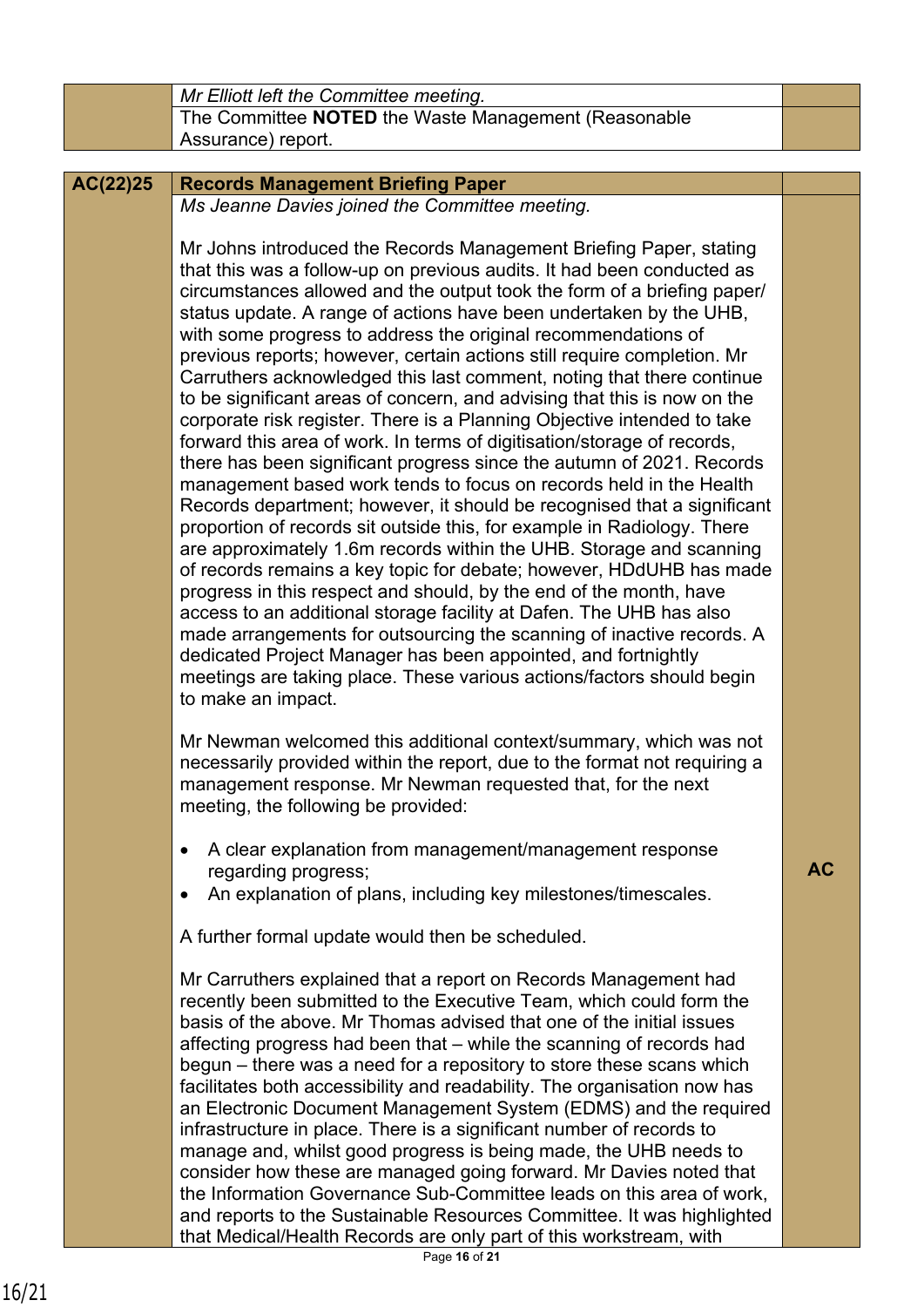|          | various other records, for example corporate records (including financial<br>records), and their management and storage also requiring<br>consideration. Within the Teams meeting chat, Mrs Wilson clarified that<br>the original report is being utilised for tracking of<br>recommendations/actions via the Audit Tracker. In response, Mr<br>Newman suggested that, providing a SMART management response is<br>prepared to this latest report, this will allow tracking. Mrs Wilson<br>emphasised the need to ensure that none of the original<br>recommendations from previous reports are omitted.<br>Ms Davies left the Committee meeting.                                                                                                                                                                                                                                                                                                                                                                                                                                                                                                                                                                                                                                                                                                                                                                                                                                                                                            |  |
|----------|----------------------------------------------------------------------------------------------------------------------------------------------------------------------------------------------------------------------------------------------------------------------------------------------------------------------------------------------------------------------------------------------------------------------------------------------------------------------------------------------------------------------------------------------------------------------------------------------------------------------------------------------------------------------------------------------------------------------------------------------------------------------------------------------------------------------------------------------------------------------------------------------------------------------------------------------------------------------------------------------------------------------------------------------------------------------------------------------------------------------------------------------------------------------------------------------------------------------------------------------------------------------------------------------------------------------------------------------------------------------------------------------------------------------------------------------------------------------------------------------------------------------------------------------|--|
|          | The Committee NOTED the Records Management Briefing Paper.                                                                                                                                                                                                                                                                                                                                                                                                                                                                                                                                                                                                                                                                                                                                                                                                                                                                                                                                                                                                                                                                                                                                                                                                                                                                                                                                                                                                                                                                                   |  |
|          |                                                                                                                                                                                                                                                                                                                                                                                                                                                                                                                                                                                                                                                                                                                                                                                                                                                                                                                                                                                                                                                                                                                                                                                                                                                                                                                                                                                                                                                                                                                                              |  |
| AC(22)26 | <b>Field Hospital Lessons Learned</b><br>Mr Carruthers presented the Field Hospital Lessons Learned report,<br>noting that this was relatively self-explanatory. Members were reminded<br>of the recommendation that the UHB undertake a 'lessons learned'<br>exercise following the Internal Audit report on Field Hospital<br>Decommissioning. Mr Carruthers explained that periodical lessons<br>learned events had also been undertaken during the two years that<br>Field Hospitals had been in existence. Since it was challenging to<br>restrict the lessons learned exercise to decommissioning (the focus of<br>the Internal Audit report), the scope had been widened. The lessons<br>learned process had formally recognised the areas of improvement<br>identified by Internal Audit and clearly acknowledged acceptance of<br>these. Mr Carruthers felt, however, that it was important to recall where<br>the organisation had found itself two years ago, what it was responding<br>to and the pace of Field Hospital implementation. Mr Carruthers' original<br>concept of Field Hospitals had been vastly different from the 'final<br>product', which was much higher in terms of standard of environment.<br>The UHB now has a proven template/framework, which can be utilised<br>again, should this be required. There are lessons, however, and<br>valuable learning in terms of due diligence, for example. Members<br>heard that the UHB is currently in the process of decommissioning the<br>final Field Hospital. |  |
|          | Noting that the report focuses predominantly on operational issues,<br>Professor Gammon enquired where lessons learned around financial<br>procedures, commissioning of sites and procurement of equipment, etc,<br>were being captured. Mr Thomas reminded Members that KPMG had<br>been commissioned by Welsh Government to obtain/provide assurance<br>around financial issues, which had prompted the UHB to request an<br>independent Cost Advisor to review the process. The findings of this<br>review had been presented to the December 2021 meeting of ARAC. In<br>addition, the financial arrangements relating to Field Hospitals have<br>been subject to one round of financial audit, as part of the 2020/21<br>accounts. Mr Davies welcomed the report, which was clear and<br>comprehensive, and hoped that application of the lessons learned will<br>not be required in the future. Mr Newman echoed this view, and stated<br>that it is inevitable that there will be lessons to be learned when<br>organisations are operating in this type of environment/circumstance.<br>Within the Teams meeting chat, Members were advised that the report                                                                                                                                                                                                                                                                                                                                                                          |  |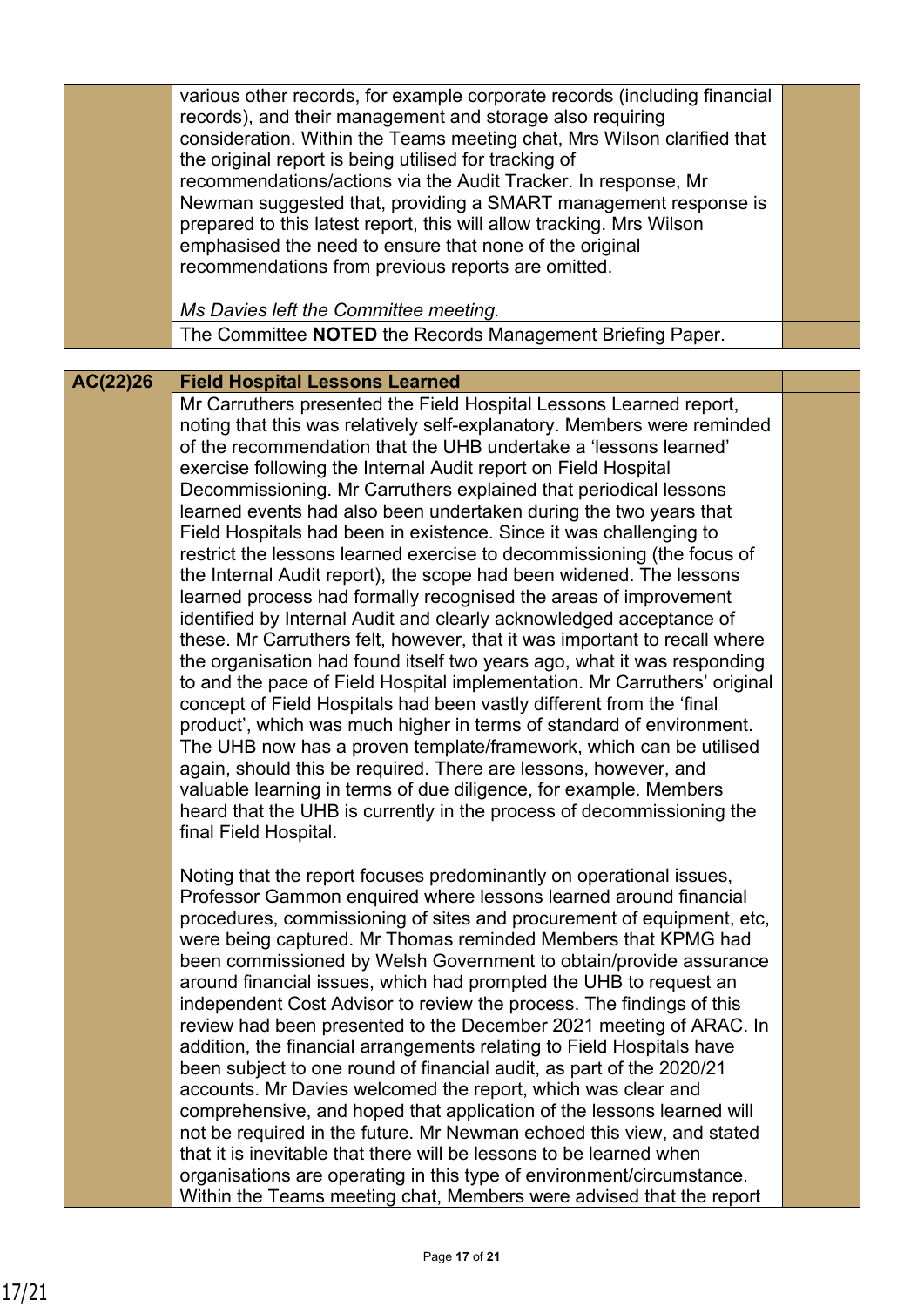| and ARAC's discussions will form part of HDdUHB's Public Inquiry<br>evidence. |  |
|-------------------------------------------------------------------------------|--|
| The Committee NOTED the Field Hospital Lessons Learned report.                |  |

**AC(22)27 TriTech** DEFERRED

**AC(22)28 Non-clinical Temporary Staff/Agency Spend** DEFERRED

**AC(22)29 Workforce Planning** DEFERRED

**AC(22)30 Quality & Safety Governance Framework** DEFERRED

**AC(22)31 Clinical Audit** DEFERRED

| AC(22)32 | Falls                            |  |
|----------|----------------------------------|--|
|          | .<br>ॱ⊢<br>;⊢⊢⊢₩<br>◡└<br>ᄔ<br>. |  |

| <b>AC(22)33</b> Performance Reporting and Monitoring |  |
|------------------------------------------------------|--|
| DEFERRED                                             |  |

| AC(22)34 | <b>Commissioning</b>        |  |
|----------|-----------------------------|--|
|          | <b>)トトトトレトー</b><br>◡└<br>-- |  |

| AC(22)35 Primary Care Clusters |  |
|--------------------------------|--|
| ገFFFRRFD                       |  |

| AC(22)36   IT Infrastructure |  |
|------------------------------|--|
| <b>JEFFRRED</b>              |  |

| AC(22)37   Continuing Health Care/Long Term Care Pathway |  |
|----------------------------------------------------------|--|
| DEFERRED                                                 |  |

## **AC(22)38 External Validation Update**

*Ms Stephanie Hire joined the Committee meeting.*

Introducing the External Validation Update report, Ms Stephanie Hire advised that representatives of HDdUHB had recently met with Welsh Government, who view the work being undertaken as an exemplar. Welsh Government wants other Health Boards to utilise this type of process post COVID-19, and has shared information/experience from HDdUHB. Mr Carruthers confirmed that validation will form a key part of Welsh Government's Planned Care Recovery plans.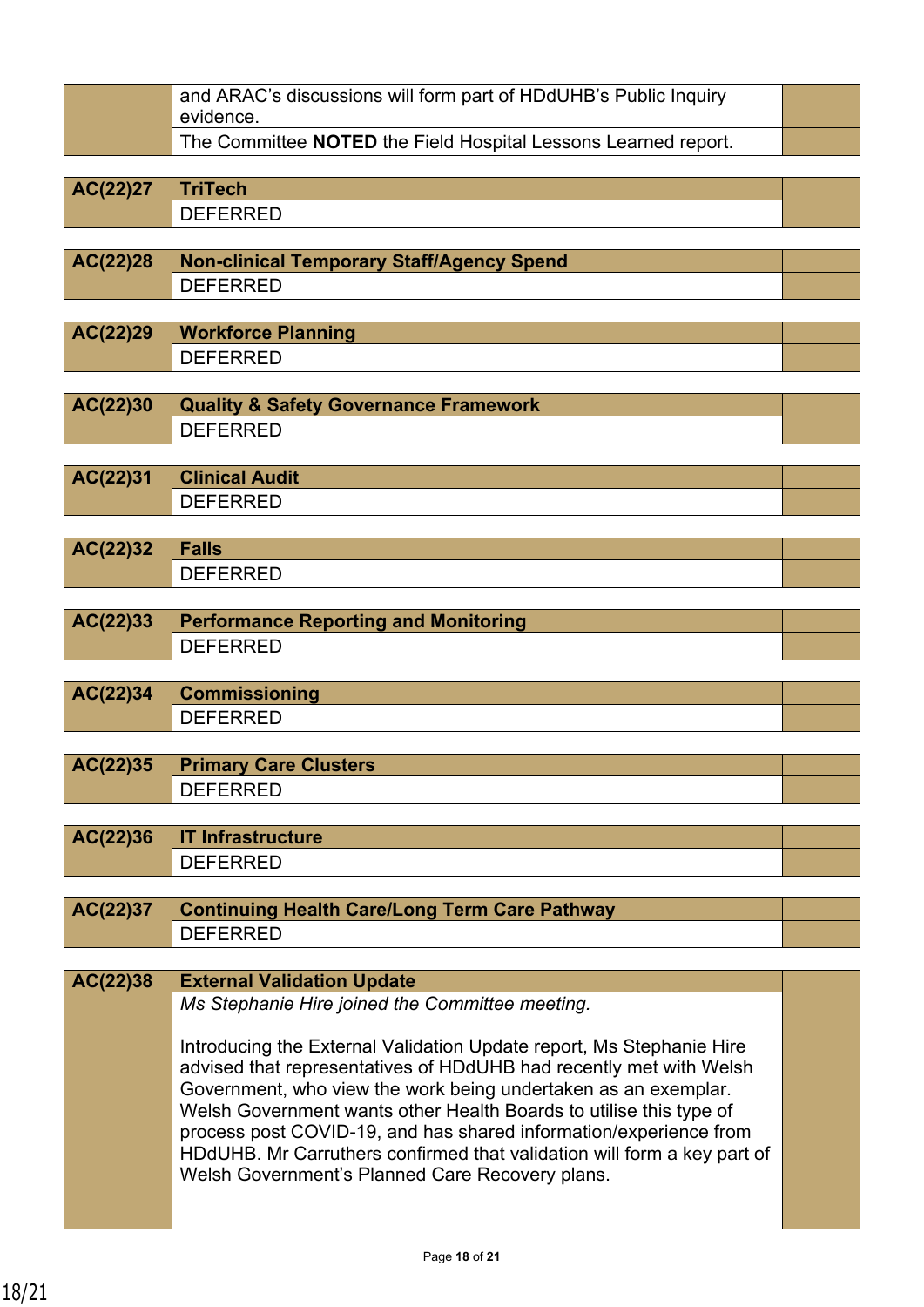Noting that the validation exercise is two months behind the schedule originally proposed by Ernst & Young, Mr Newman enquired whether there is a risk that work and costs will encroach into the next financial year. Mr Thomas and Ms Hire confirmed that this is being managed 'in the round' within Scheduled Care. Mrs Hardisty reminded Members that Recovery Funding is non-recurrent, and will not be available next year. A contract had been placed with an external provider because the internal capacity to undertake this work had not existed. Mrs Hardisty enquired, therefore, whether an extension due to a lack of capacity within the external provider represents a breach of contract. Ms Hire emphasised that the Omicron variant and its impact was impossible to foresee. The UHB is working with Ernst & Young to bring forward the end date closer to the original. The issue of whether this represents a breach of contract would need to be established with Procurement. Members were also informed that there is currently a high demand for validators across Wales and that this is a bespoke skill/resource. Mrs Hardisty did not feel that this was an acceptable excuse, as Ernst & Young should have had plans to ensure resources were in place before competing for the contract. It may have been that internal validation capacity could have been recruited instead. Ms Hire advised that the UHB has recently lost a number of experienced validators and that recruiting replacements is proving challenging. Training a validator takes approximately two years.

Mr Newman noted that, based on the figures provided, the UHB is paying approximately £7 per patient/record validated, and questioned the value provided. For this 'unit price', Mr Newman was concerned whether the work was being undertaken with the requisite skill and care and enquired how much time is allocated to each patient record. Ms Hire advised that validation can take minutes or longer, depending on the size and complexity of the patient record. The validation exercise is in three stages; the first of these had not yielded the level of outcome a more straightforward validation would have; however, the yield in stages two and three will be higher. It should also be recognised that changes to clinical practice during the COVID-19 pandemic have impacted on patient records and thence validation. Validation is crucial to ensure that the UHB has a 'clean' waiting list, to avoid wasting clinical resource and time. Mr Carruthers confirmed that 50-60% of patients had been removed from waiting lists as a result of effective validation. Whilst there had been a slow start to the current exercise due to team members not being in place, Mr Carruthers anticipated that the yield and impact would increase during the next couple of months. Sizeable improvements are still to be seen. Mr Newman reiterated his concerns around the quality of outcome in view of the price per record. In response, Ms Hire emphasised that Clinical Directors/Leads are expected to evaluate validation output and discuss any queries with Ernst & Young. Members were reminded that the UHB has moved to a risk-stratified waiting list, which represents a change in approach. There is also triangulation with the Waiting List Support work, to ensure that patients are safe during their time on the waiting list. Concluding discussions, Mr Newman requested that, as noted in the report's recommendation, an update be provided on the outcome of the validation exercise when this is complete.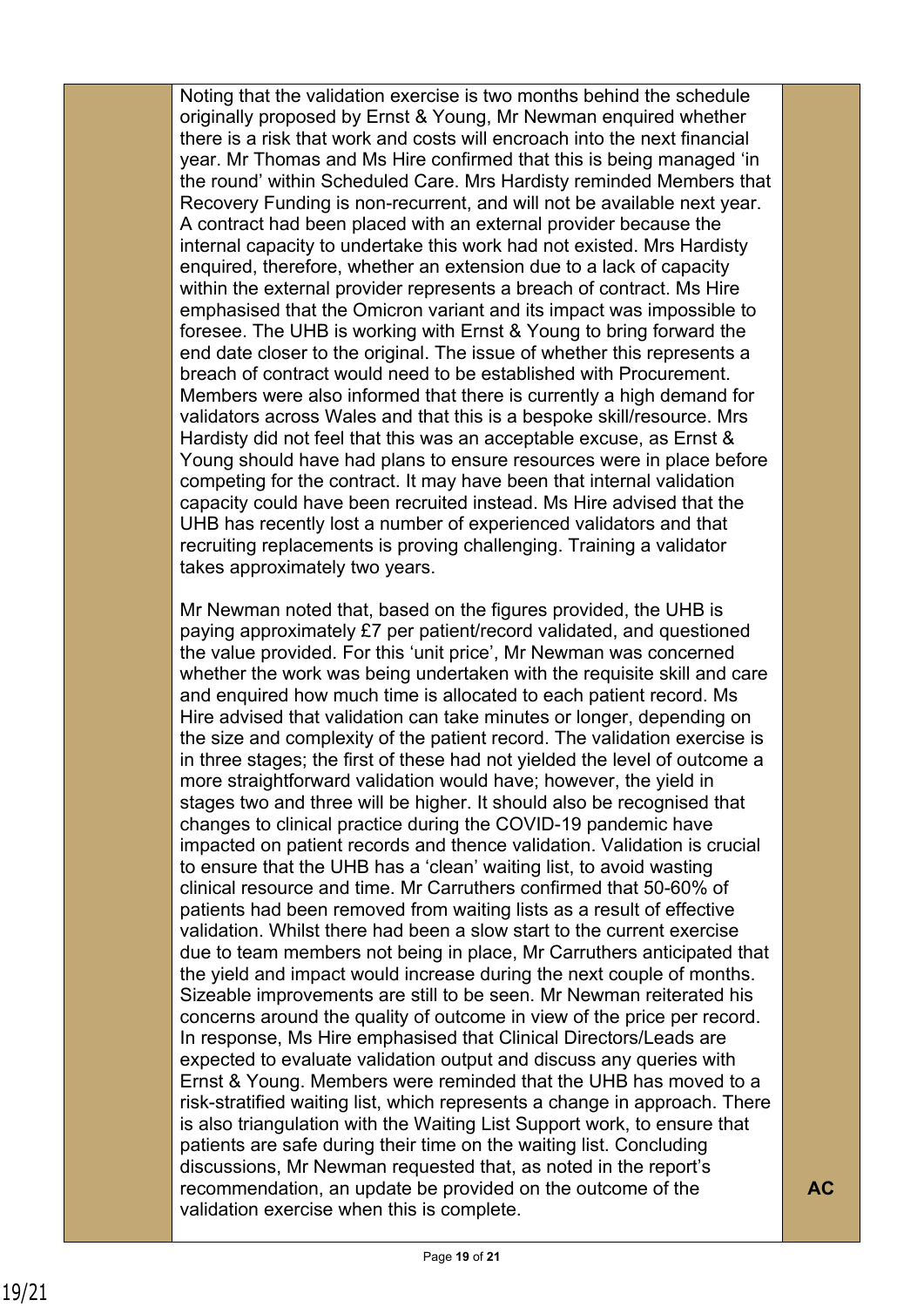|          | Ms Hire left the Committee meeting.                                                  |  |
|----------|--------------------------------------------------------------------------------------|--|
|          | The Committee:                                                                       |  |
|          | <b>TOOK ASSURANCE</b> regarding the process underpinning the                         |  |
|          | external validation exercise commissioned in late November 2021                      |  |
|          | and progress achieved to date                                                        |  |
|          | <b>NOTED</b> that it is proposed that a final report be provided to the<br>$\bullet$ |  |
|          | Committee on completion of the validation exercise                                   |  |
|          |                                                                                      |  |
| AC(22)39 | Mental Health Legislation Committee Assurance Report around the                      |  |
|          | <b>Discharge of their Terms of Reference</b>                                         |  |
|          | Mr Carruthers presented the Mental Health Legislation Committee                      |  |
|          | (MHLC) Assurance Report. Referencing the Associate Hospital                          |  |
|          | Managers training video, Mr Davies advised that this is available to all             |  |
|          | Independent Members.                                                                 |  |

*Mr Carruthers left the Committee meeting.*

The Committee **NOTED** the content of the Mental Health Legislation Committee report and was **ASSURED** that MHLC has operated effectively during 2021/22.

## **Audit Tracker** Mrs Beare presented the Audit Tracker report, advising that, in **AC(22)40**

response to operational pressures resulting from the COVID-19 pandemic, services had not been pursued for updates during December 2021 and January 2022. There will, however, be a return to bi-monthly reporting/updates going forward. Members heard that since the previous report, 16 reports have been closed or superseded, with 16 new reports received by the UHB. As at 27<sup>th</sup> January 2022, there are 93 reports currently open. 49 of these reports have recommendations that have exceeded their original completion date, which has increased from the 39 reports previously reported in December 2021. There is an increase in recommendations where the original implementation date has passed from 101 to 126. The number of recommendations that have gone beyond six months of their original completion date remains at 41 as reported in December 2021. Radiology and Out of Hours remain areas of concern, and outstanding recommendations will be reviewed with services. Whilst there is an improving picture in Mental Health; the recent HIW report into a Learning Disability Unit provides an additional focus in that area. It is anticipated that certain recommendations will be restored to the Tracker. Whilst Ms Beare expected a clearer picture at the next meeting, following updates from services, it was agreed that for the time being ARAC will continue to maintain a 'watching brief' and that there is no clear rationale for requiring attendance by any service. The Committee **TOOK ASSURANCE** on the rolling programme to collate updates from services on a bi-monthly basis in order to report progress.

## **AC(22)41 Planning Objectives Update** Mrs Wilson introduced the Planning Objectives Update report, reminding Members that three Planning Objectives have been assigned to ARAC, as follows: